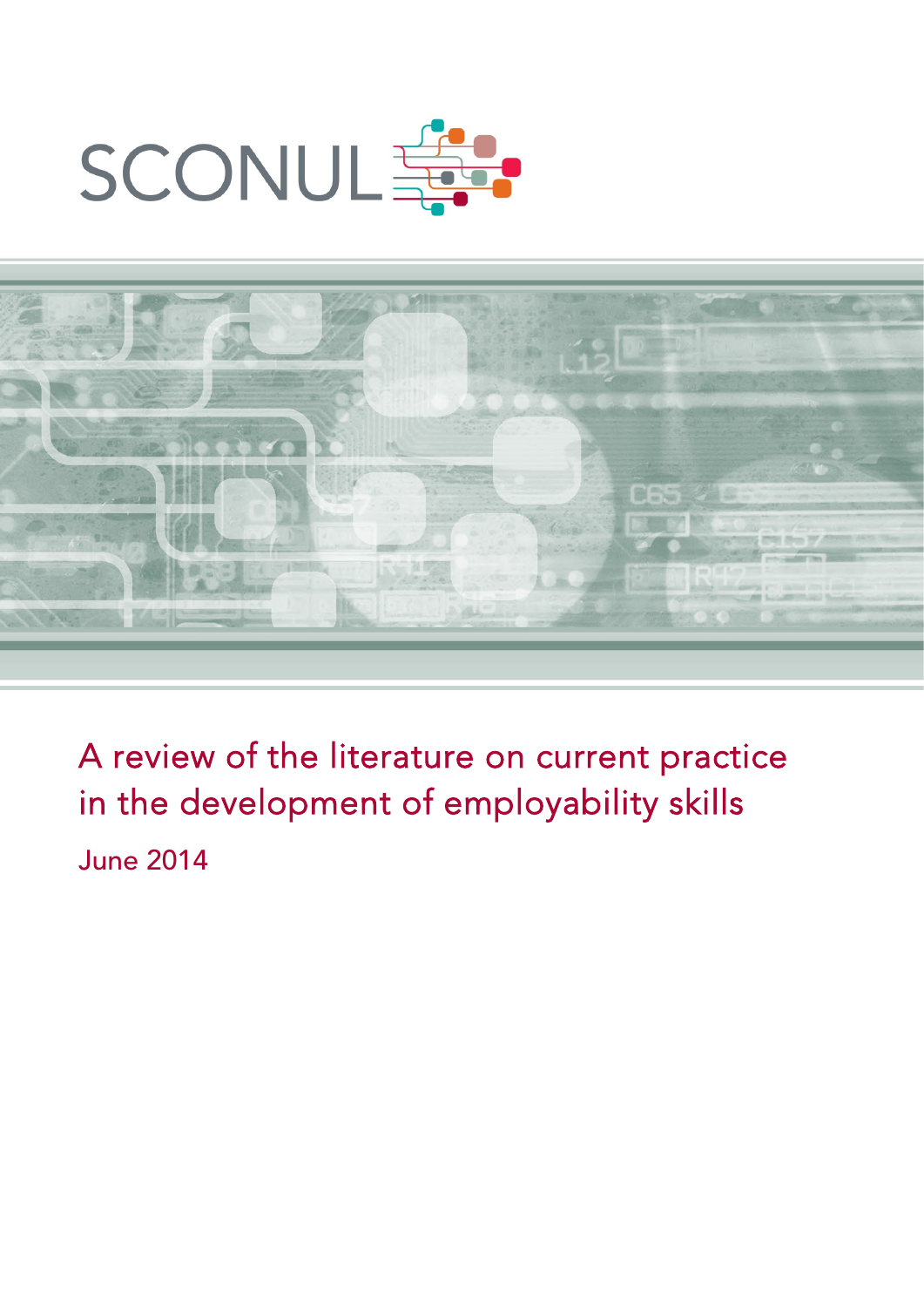# Acknowledgments

This report was prepared by Megan Wiley, University of Bristol, on behalf of the SCONUL User Experience and Success Strategy Group. The author gratefully acknowledges the support of James Bisset, Jackie Chelin, Emma Coonan, Tristram Hooley, Charlotte Corke, Chris Millson, Ellie Murphy, David Nelson, Simon Speight, Emily Shields, Lisa Taylor, Sara Whittam and Irena Zientek in producing this report.

#### About SCONUL

The Society of College, National and University Libraries (SCONUL) represents all university libraries in the UK and Ireland, irrespective of mission group. It promotes awareness of the role of academic libraries in supporting research excellence and student achievement and employability, and represents their views and interests to governments and regulators. It helps academic libraries collaborate to deliver services efficiently including through shared services, and to share knowledge and best practice.



www.sconul.ac.uk sconul@sconul.ac.uk

This document is licensed under a Creative Commons Attribution-Non-Commercial-Share Alike 2.0 UK: England & Wales License.

It is available to download at [www.sconul.ac.uk/page/employability](http://www.sconul.ac.uk/page/employability)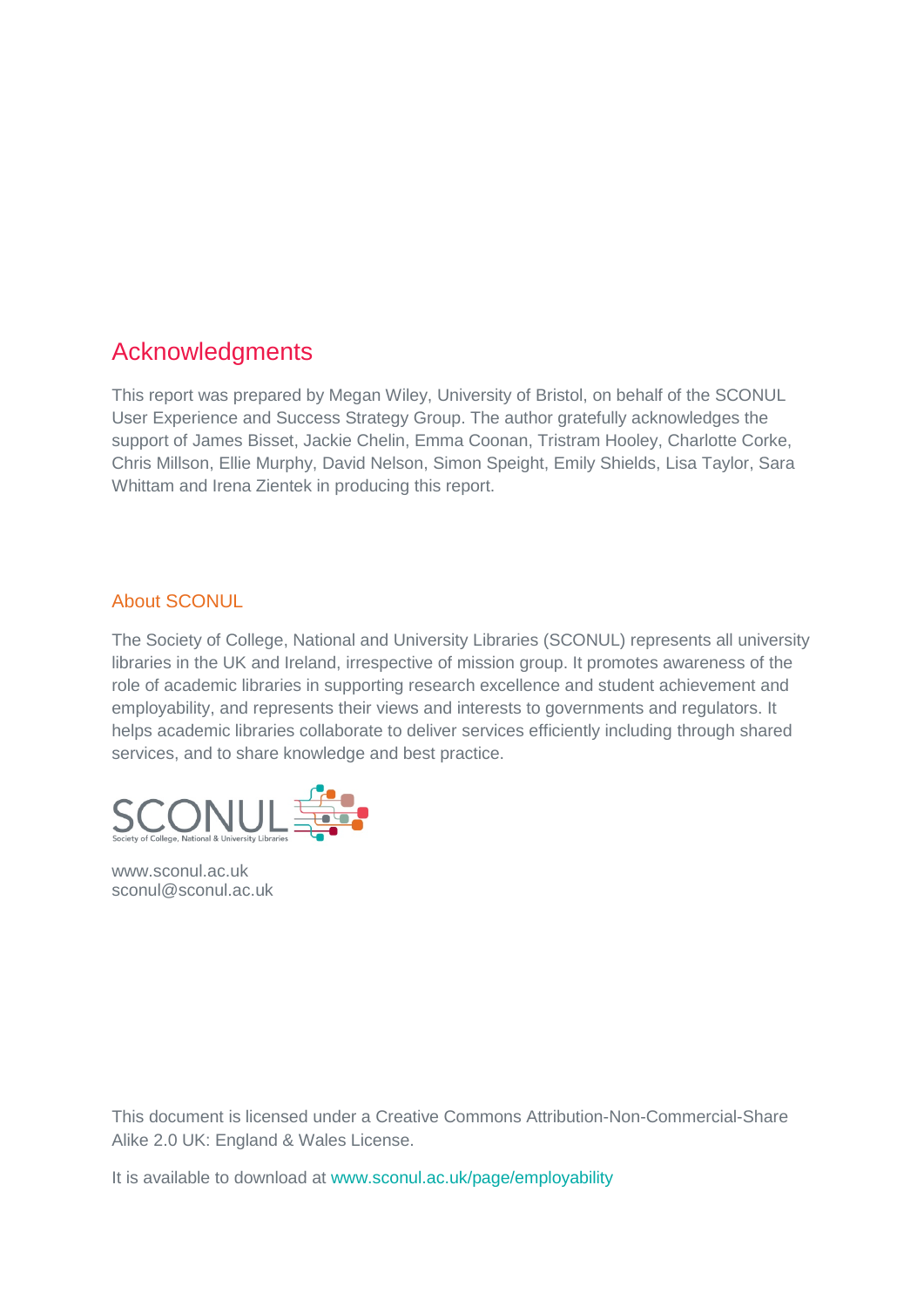# **Contents**

|                | Introduction                    | Page 2  |
|----------------|---------------------------------|---------|
| $\overline{2}$ | Defining employability          | Page 3  |
| 3              | What do employers want?         | Page 4  |
| 4              | Careers theory                  | Page 6  |
| 5              | <b>Employability frameworks</b> | Page 7  |
| 6              | Institutional skills awards     | Page 8  |
| 7              | Best practice examples          | Page 11 |
| 8              | Enterprise and entrepreneurship | Page 13 |
| 9              | Summary of findings             | Page 14 |
| 10             | References and bibliography     | Page 15 |
| 11             | Appendix 1: skills awards       | Page 23 |
| 12             | Appendix 2: abbreviations       | Page 25 |

This document is licensed under a Creative Commons Attribution-Non-Commercial-Share Alike 2.0 UK: England & Wales License.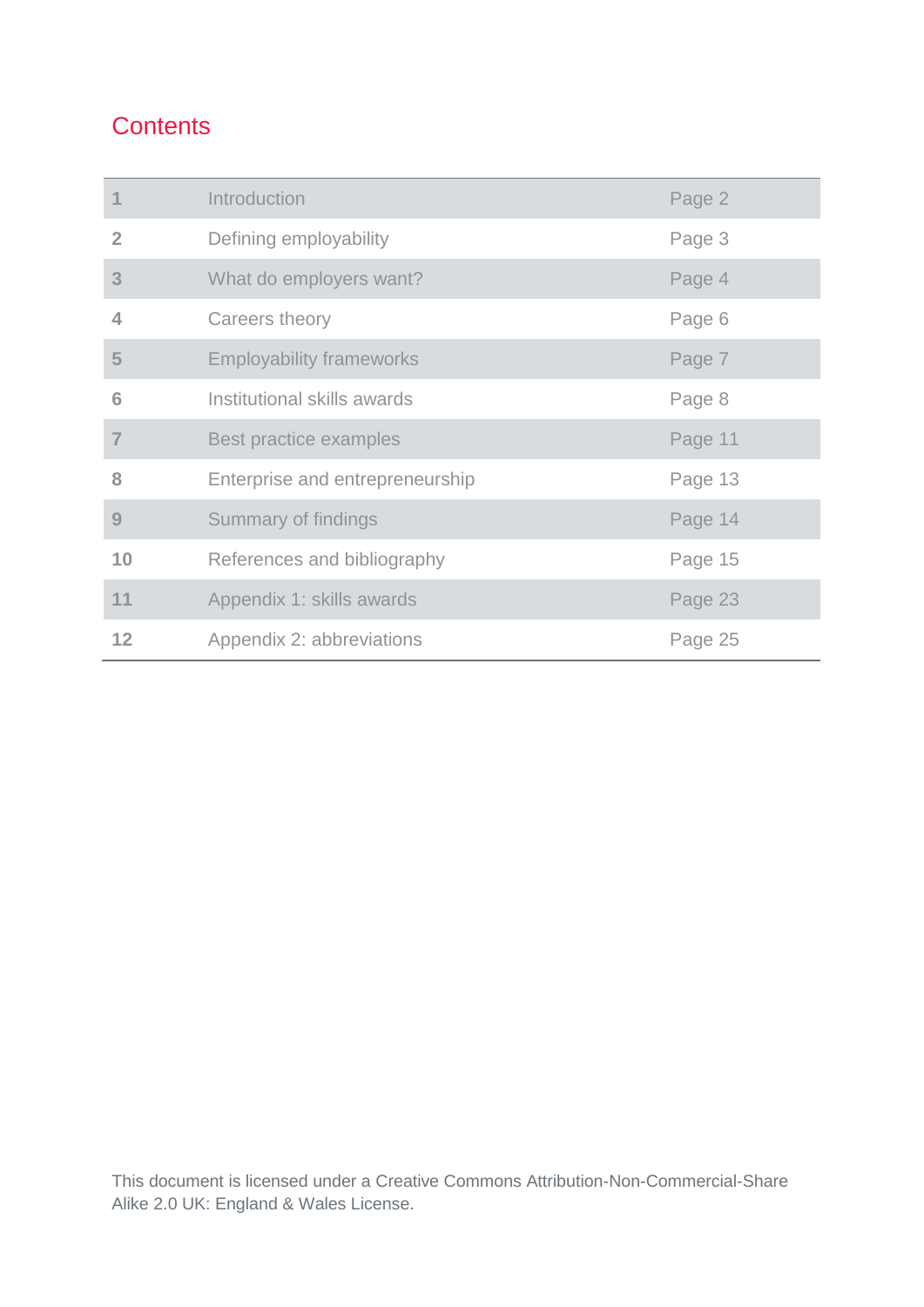### <span id="page-3-0"></span>1. Introduction

Employability is an ongoing and current concern for Higher Education institutions (Higher Education Academy, 2014b; Thompson *et al*., 2013; Harvey, 2003). The marketisation of Higher Education (HE) (BBC News, 2010; Wyness, 2013) has meant that data about graduate destinations is increasingly a tool to market institutions and inform the choices of prospective students (Higher Education Statistics Agency, 2014; Unistats, 2014; Universities UK, 2010, p.4). Graduate recruiters have a limited budget for recruitment and will commonly target only a few institutions by visiting them to meet students at careers fairs and presentations or advertising their vacancies (High Fliers Research, 2014, p.30; Marszal, 2013). Indeed, the most recent edition of the Graduate Market notes that "The country's leading employers have been actively marketing their 2014 graduate vacancies at an average of 18 UK universities" (High Fliers Research, 2014, p.6).

This report seeks to collate and review the literature on current practice in the development of employability skills. This is with a view to demonstrating the contribution of libraries to employability and the development of 'graduate attributes' and situating libraries' 'traditional' information literacy role in the new broader academic skills landscape. It aims to provide SCONUL with the basis to develop an advocacy tool for libraries within their institutions and explore further work with partners (e.g. National Union of Students (NUS) and employer bodies).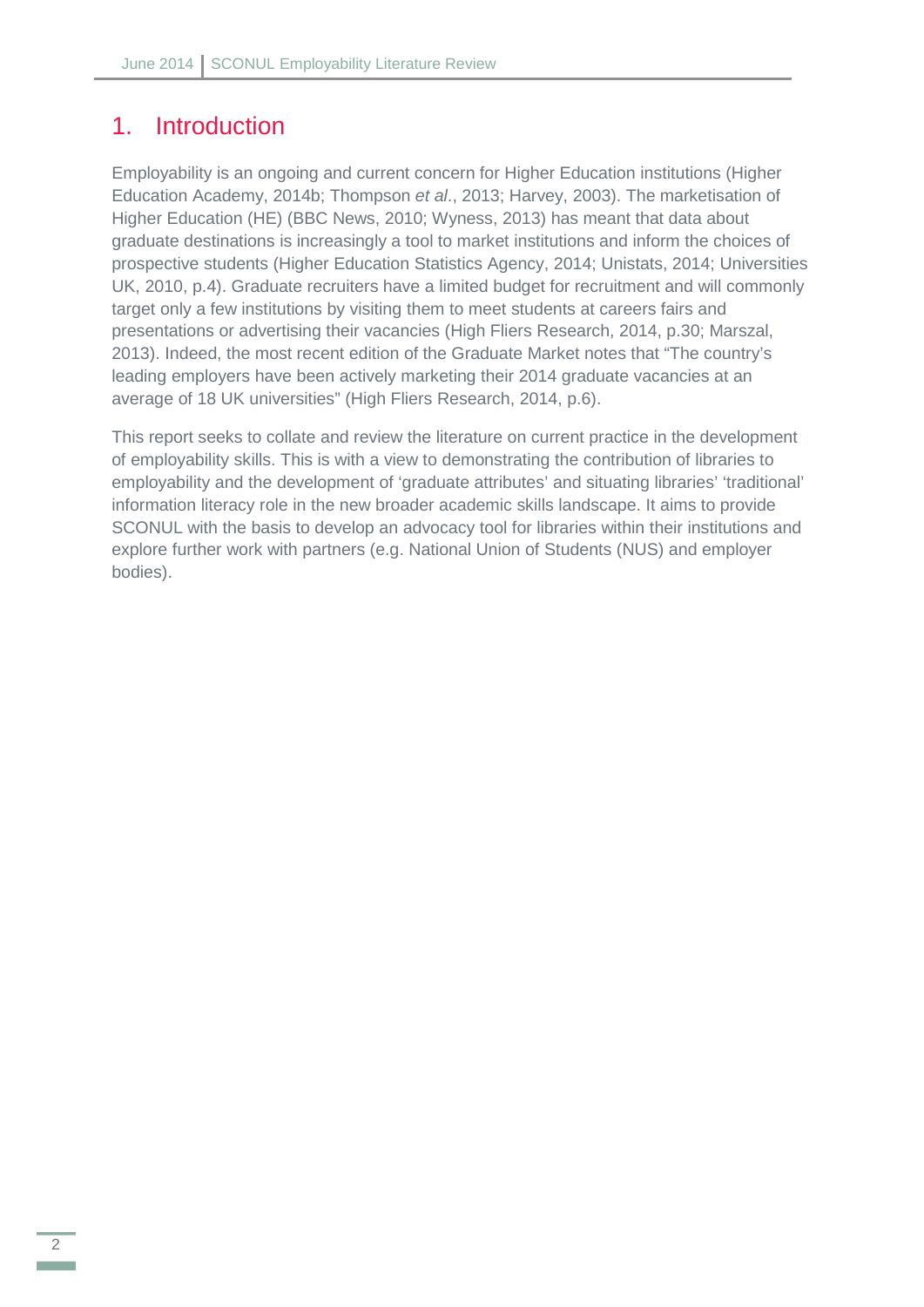# <span id="page-4-0"></span>2. Defining employability

Before reviewing current practice in the development of employability skills it is necessary to define the concept of 'employability' and the frequently associated idea of 'graduate attributes' (Thompson *et al*., 2013; Hinchcliffe and Jolly, 2011).

The Higher Education Academy (2014) points to a 'widely accepted definition of employability' as cited in their *Pedagogy for employability* publication:

a set of achievements, - skills, understandings and personal attributes – that make graduates more likely to gain employment and be successful in their chosen occupations, which benefits themselves, the workforce, the community and the economy (Higher Education Academy, 2012, p.4).

This suggests that such 'achievements' may be quantifiable, yet the definition provided immediately after this in the same report (Higher Education Academy, 2012) hints at complexity in its acknowledgement that "the emphasis is on developing critical, reflective abilities, with a view to empowering and enhancing the learner" (Harvey, 2003, p.3). In other words, it is difficult (and perhaps not desirable) to reduce employability skills to a checklist of attributes.

This shift to viewing employability less as a set of clear-cut attributes and more as a complex form of learning development is summarised by Hinchcliffe and Jolly (2011). They argue for a "four-stranded concept of identity that comprises value, intellect, social engagement and performance", in preference to the "traditional model" (Hinchcliffe and Jolly, 2011, p.1). This is supported by Snowden (2013) in his address to the Members' Annual Conference as president of Universities UK:

Employability is in the end a complex blend of skill, attitude, experience, motivation and interest, underpinned by the ability to learn and to apply that learning to the challenges that work presents.

The general consensus appears to be that employability, whilst encompassing more than an academic degree alone, is not just skills-based either. For libraries and librarians it is important to remember that the definition is not standardised and remains contentious. Any attempt to demonstrate their contribution to the development of employability skills or 'graduate attributes' must keep in this mind.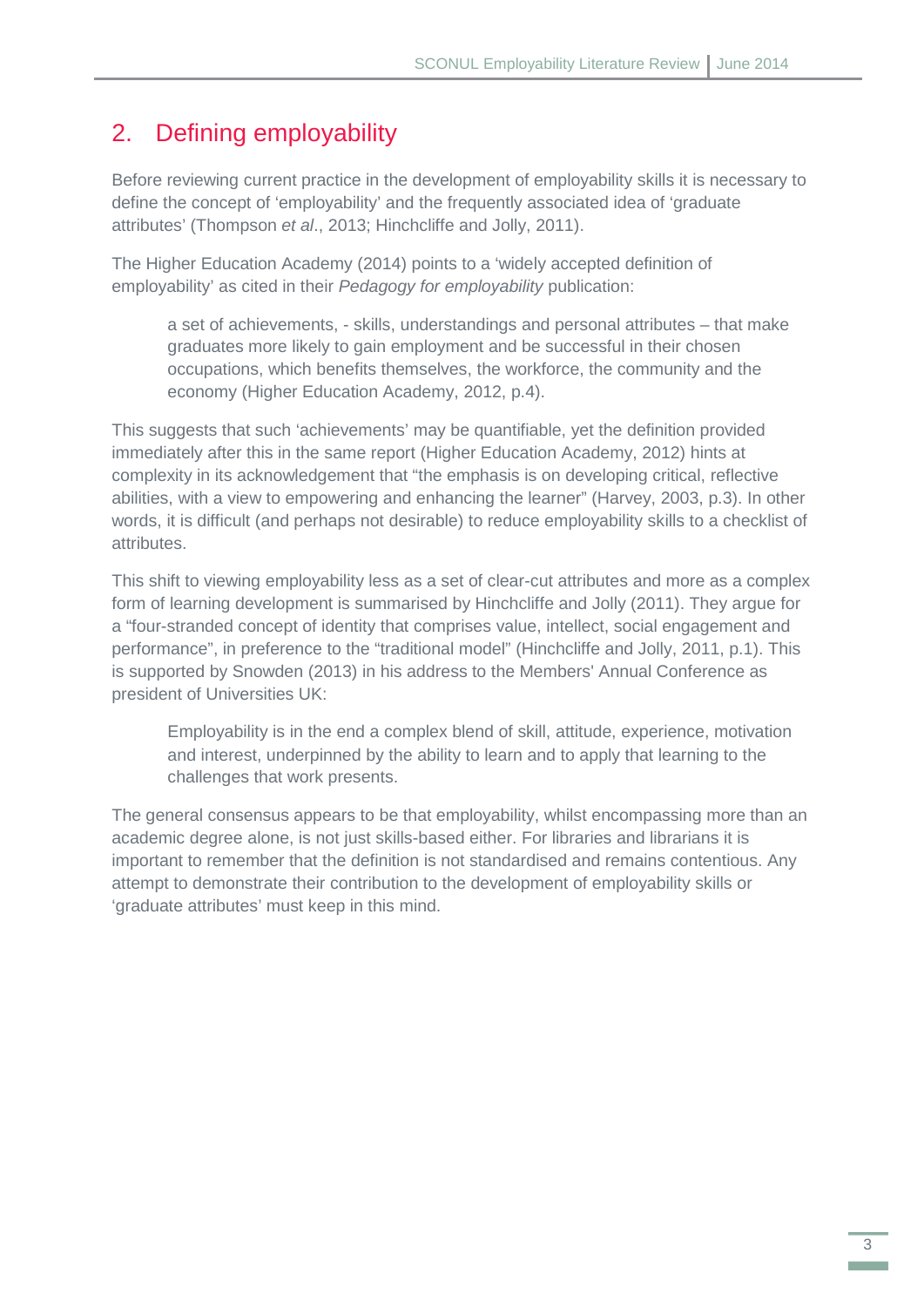### <span id="page-5-0"></span>3. What do employers want?

Whilst definitions of 'employability' are not stable, they must inevitably consider what it is that employers want from the candidates they recruit. Several studies have addressed this, with particular reference to new graduates (CBI, 2011; CBI, 2013; Pennington, Mosley and Sinclair, 2013).

The annual survey by the CBI (Confederation of British Industry) looks at employers' education and skills needs. The most recent of these surveyed organisations collectively employ over 1.2 million people (CBI, 2013). It found that although 30% of vacancies now require "degree-level skills", having "the right attitudes and aptitudes" is rated as the "most important consideration" when businesses recruit graduates, taking priority over other factors including degree subject and degree classification (CBI, 2013, p.54). Similarly, whilst Science, Technology, Engineering and Maths (STEM) degrees are valued, 45% of employers complained that those with this background did not arrive "rounded, grounded and ready for work" (CBI, 2013, p.6). The fact that 62% of these employers criticise their employees' IT skills suggests one route for demonstrating the relevance of information literacy skills (CBI, 2013, p.38). Indeed, the businesses surveyed by the CBI (2013, p.9) wanted to see higher education institutions do more to help students "develop work-relevant skills" (49%) and improve "the business relevance of undergraduate courses" (49%). These are areas where libraries can demonstrate a contribution.

This 2013 survey cites an earlier guide for students produced by the CBI and NUS, which sought to define the skills required by employers (CBI, 2011). Of the seven "key capabilities" included in the latter document, "business and customer awareness", includes the ability to understand "the key drivers for business success" (CBI, 2011, p.13). This is the skill identified as the weakest by employers in 2011, with 44% stating dissatisfaction with "levels of awareness among their candidates and recruits" and only 5% describing themselves as "very satisfied" (CBI, 2011, p.15). It remains one of the least satisfactory areas in the 2013 survey, with only 49% of employers describing themselves as "satisfied" and 3% "very satisfied" – not a great improvement overall (CBI, 2013, p.57). Yet this is perhaps the most pertinent area for librarians, who are well-placed help to equip students with the skills for finding and evaluating information about businesses.

Other capabilities potentially addressed in part by information literacy (IL) include "problem solving" and "application of information technology" (CBI, 2011, p.13). Despite this, the CBI and NUS make no mention of library involvement, although students are directed to their careers services (CBI, 2011, p.9).

Pennington, Mosley and Sinclair (2013) were funded by the Department of Business, Innovation and Skills (BIS) to carry out a collaborative project with the Association of Graduate Careers Advisory Services (AGCAS) and the Association of Graduate Recruiters (AGR), which looked in part at employers' views of graduates. It reinforces much of what the CBI (2011, 2013) has already noted about academic performance not being the most important factor, with most employers placing "motivation and interest, organisational fit, skills and work experience higher up their list of desirable criteria" (Pennington, Mosley and Sinclair, 2013, p. 9). Again of interest to librarians is their statement that employers "expect students and graduates to know something of the graduate job market" (Pennington, Mosley and Sinclair, 2013, p.10). Pennington, Mosley and Sinclair (2013, p.13) note that roughly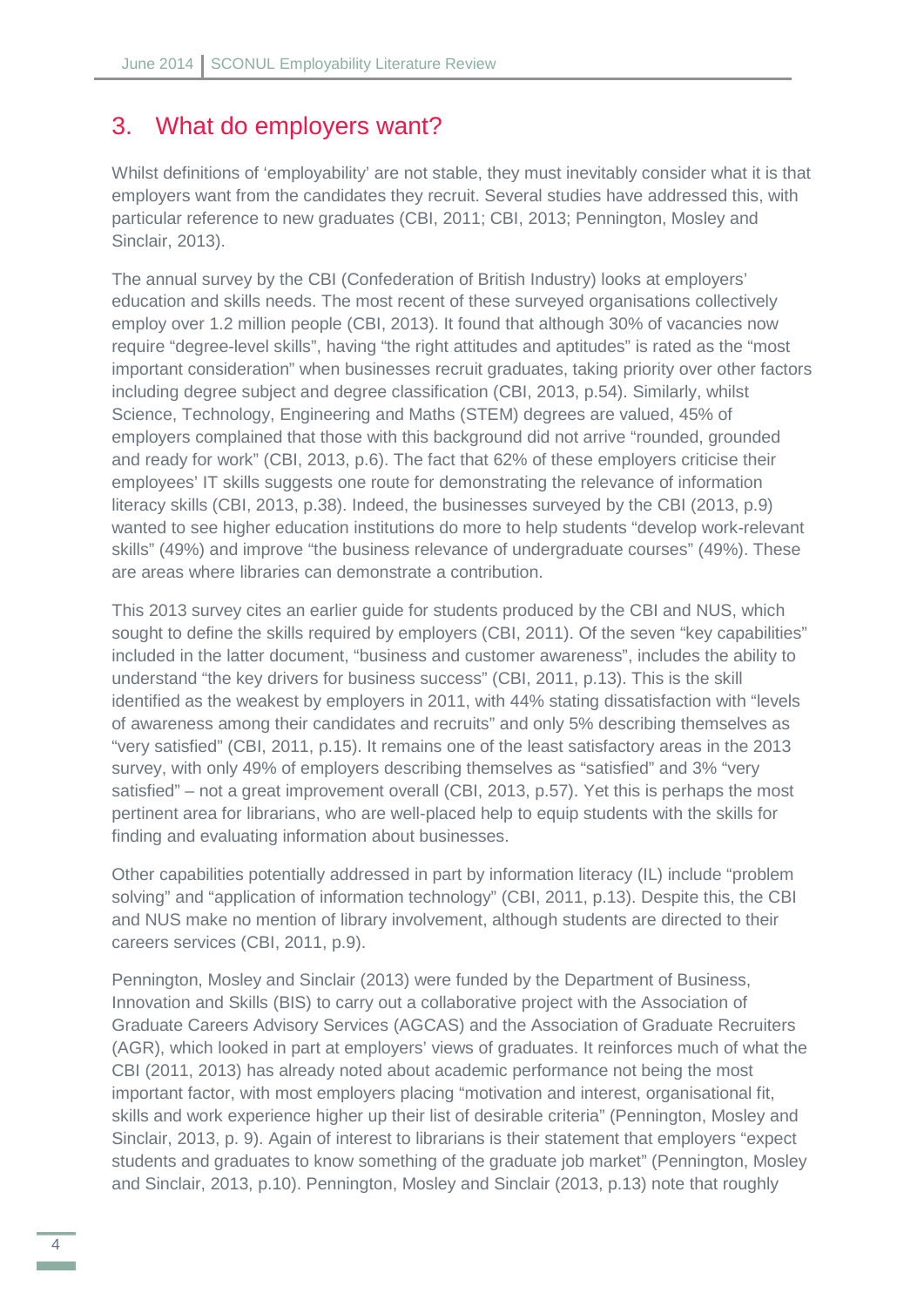three-quarters of employers agree that "students using their careers service had a head start in the graduate job market". However, they also outline the significant number of graduates who "admit that their contact with their careers service was limited" – perhaps suggesting a role for libraries in helping them to increase their "reach into the student body" by providing a different route into these services (Pennington, Mosley and Sinclair, 2013, p.14). There certainly is an obvious opportunity here for library services to play their part in promoting careers services – through the contact they have with students throughout their time at university – as outlined by Tyrer, Ives and Corke (2013). It is also worth remembering that this is mutually beneficial, with Secker (2012, p.14) acknowledging students' lack of awareness of the "expertise of librarians" and tendency only to seek help from other departments at point of need – and perhaps, crisis.

Hinchcliffe and Jolly (2011) point out that as the HE sector has grown it is perhaps inevitable that the concept of what a graduate is has broadened and there may be a resultant gap between university and employer perceptions. They also suggest that employers may not wholly recognise "the identity a graduate presents" (Hinchcliffe and Jolly, 2011, p.564):

Employers operate with a loose, tacit notion of graduate identity which varies according to their own requirements, determined by size and sector. [...] They need some kind of basis for conceiving this potential, and this basis is provided through the idea of graduate identity, suitably refracted and diffused in the light of their own requirements and experience of graduate recruits. (Hinchcliffe and Jolly, 2011, p.565)

Thus the examination of employer requirements does not help much with the attempt to define 'employability skills'. Nonetheless, it highlights some key areas in which librarians can contribute and articulate that contribution to HE partners and businesses.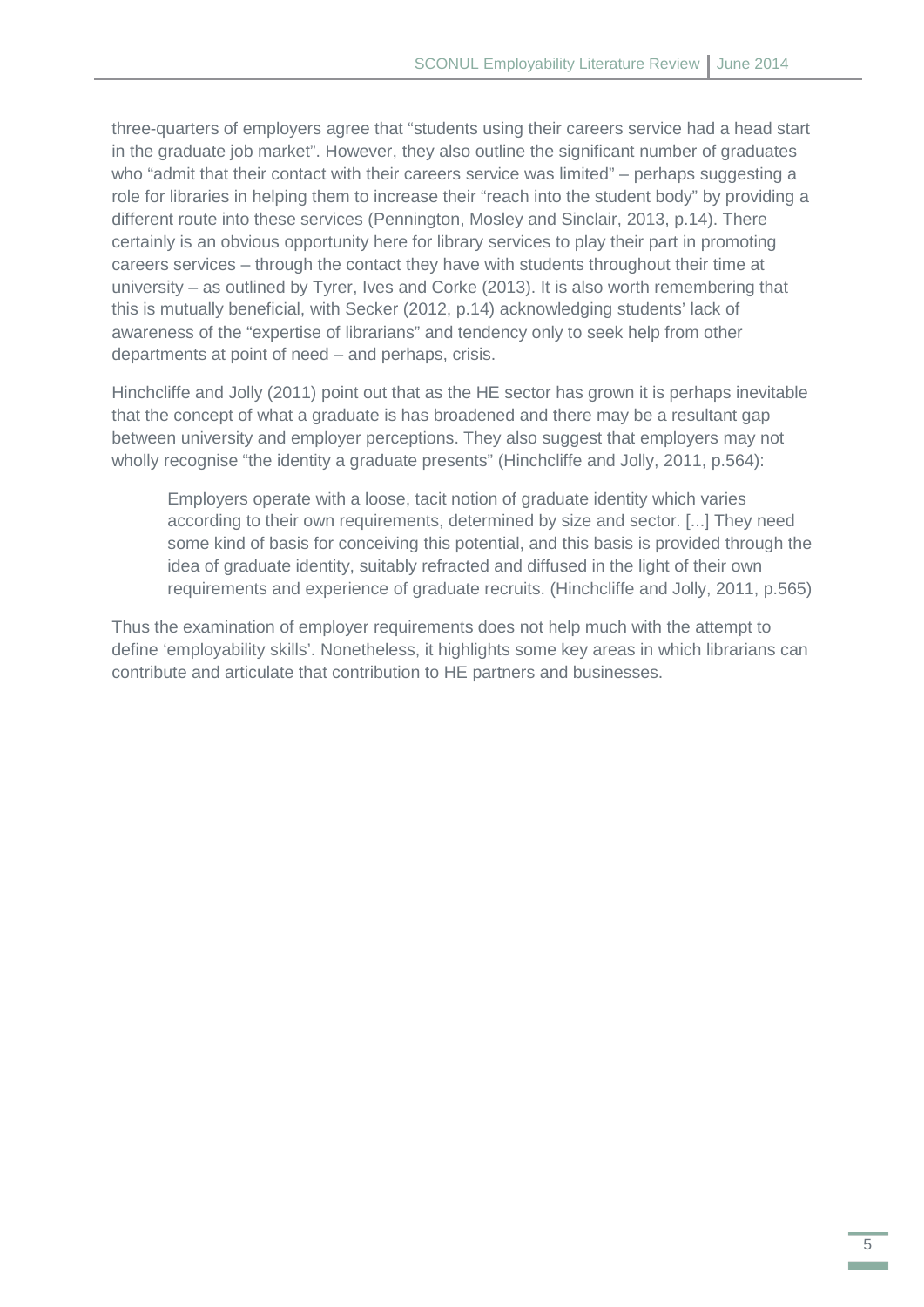#### <span id="page-7-0"></span>4. Careers theory

Pennington, Mosley and Sinclair (2013, p.7) identify the significance of career planning. Indeed, they argue that students should be advised to carry out "research and planning" rather than leaving their career choice to serendipity (Pennington, Mosley and Sinclair, 2013, p.9). Careers practitioners in different institutions utilise a range of models to support their approach to career planning and guidance (Careers Service, University of Bristol, 2014; Careers Group, University of London, 2014). These typically include a 'research' element, but the role of information professionals in providing or interpreting careers information is not well-established and few career services employ professionally qualified librarians (Wiley, 2011).

Recent models of career development have looked explicitly at the role of online careers information in particular. In a guide to 'Building Online Employability' for academics at the University of Derby, Longridge, Hooley and Staunton (2013) consider how students can use online environments to research and build their career. They make no mention of libraries or information professionals but acknowledge that:

The easy availability of online information masks the fact that there is considerable skill in knowing how to ask the right questions of this sort of information and interpret what you are being told. (Longridge, Hooley and Staunton, 2013, p.6)

Evaluating information in this way is a key tenet of IL models (Secker and Coonan, 2011; SCONUL, 2011). However, Longridge, Hooley and Staunton (2013) are drawing on the concept of 'digital career literacy' and the framework of 'Seven C's' Hooley (2012, p.6) has proposed. Several of these overlap with IL, particularly 'critiquing', which is defined as "the ability to understand the nature of online career information and resources, to analyse its provenance and to consider its usefulness for a career" (Hooley, 2012, p.6). Hooley touches on IL but points out that it has attracted criticism for undervaluing "socially transmitted forms of information". He argues that this would be "a considerable limitation in any attempt to repurpose the concept for career, where implicit and socially transmitted forms of knowledge and information are recognised as being of crucial importance" (Hooley, 2012, p.6). The lack of recognised information sources does provide both a challenge and opportunity for any information professional attempting to contribute to the development of employability skills. However, librarians are already involved in helping their users to navigate socially mediated online information (Joint, 2011; Nicholas *et al*., 2011; Oakley, 2013). Indeed, the ANCIL (A new curriculum for information literacy) model of IL includes "Finding and using people as information sources", including in person and online through social media (Secker and Coonan, 2011, p.12).

Overall this suggests that there is scope for IL to incorporate socially mediated forms of information and for digital career literacy to utilise IL skills. Yet there is clearly work to be done to raise awareness of this amongst careers theorists and practitioners.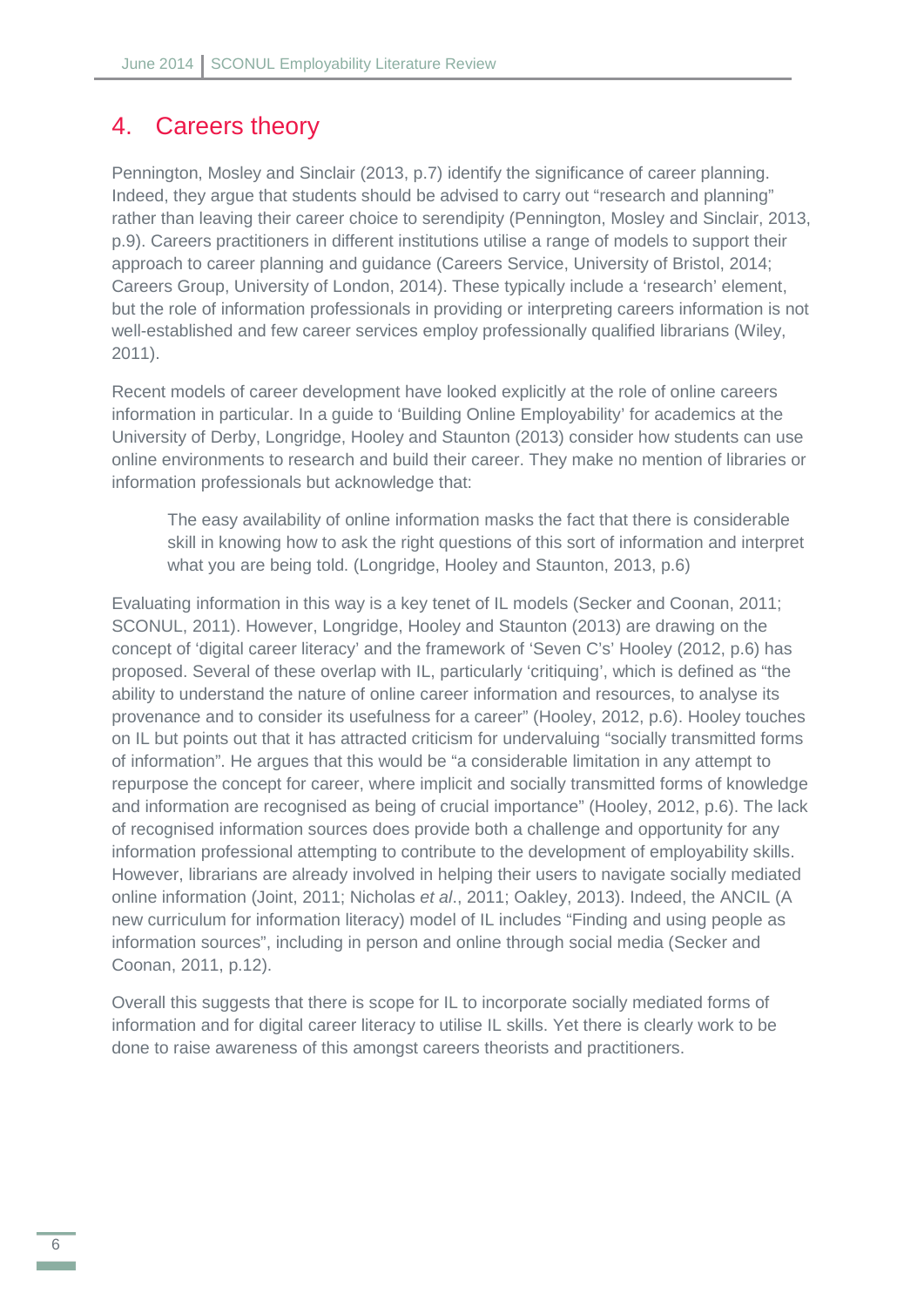# <span id="page-8-0"></span>5. Employability frameworks

Employability frameworks are one way in which HE institutions have sought to acknowledge the contribution the broader academic skills landscape makes to the development of 'graduate attributes' and employability skills. For example, the Higher Education Academic Record (HEAR) provides a standardised approach for undergraduate students to record their achievements at university so that this can be shared with prospective employers (GTI Media, 2014; Higher Education Academy, 2014a). The different opportunities provides by universities, e.g. through volunteering and institutional skills awards (see below), provide good evidence for the HEAR.

The HEAR section about 'further activities' seems ideally suited to include IL and yet it is difficult to find evidence of this having happened (Higher Education Academy, 2014a). The University of the West of England (UWE) (2014) sample report does mention IL but in the course details rather than section 6. Another issue identified by Pennington, Mosley and Sinclair (2013, p.7) is that many employers are unaware of HEAR. However they argue that it still has potential for influencing student behaviour in the future. Indeed, whilst Secker (2012, p.8) does not come from a careers perspective, she mentions HEAR – and employability in general – as a potential "impetus for change" when trying to convince academics of the value of IL.

The Learning Literacies in a Digital Age (LLiDA) research study (Jisc, 2013) considers a range of literacies required by UK learners in Higher Education and Further Education and includes both 'employability' and IL in its 'framework of frameworks' (Beetham, McGill and Littlejohn, 2009, pp.4-5). As in later surveys of employers already mentioned in this review (CBI, 2011; CBI, 2013) Beetham, McGill and Littlejohn (2009, p.5) include 'business and customer awareness' within their employability framework. However, whilst acknowledging that employability often provides "the stated rationale for an integrated approach", they criticise the lack of careers staff engagement in their study and note that:

[...] although 'employability' extends beyond careers, we draw a tentative connection between the lack of engagement with the 'literacies' agenda by careers staff and a tendency for 'employability' itself to be poorly articulated and supported. There is a need for further work to extend perceptions of employability beyond conventional careers services to include approaches to learning, programme design and engagement with employers. (Beetham, McGill and Littlejohn, 2009, p.6)

A follow-up initiative from Ashley *et al*. (2012) built on the frameworks from LLiDA but apparently did not include careers staff or address the employability framework directly. Instead, they focused on the need for librarians to engage with other frameworks beyond IL alone, such as digital literacies (see also Hooley, 2012).

Clearly there is more scope here for practitioners from different areas of HE institutions to collaborate in considering these various frameworks and their implementation.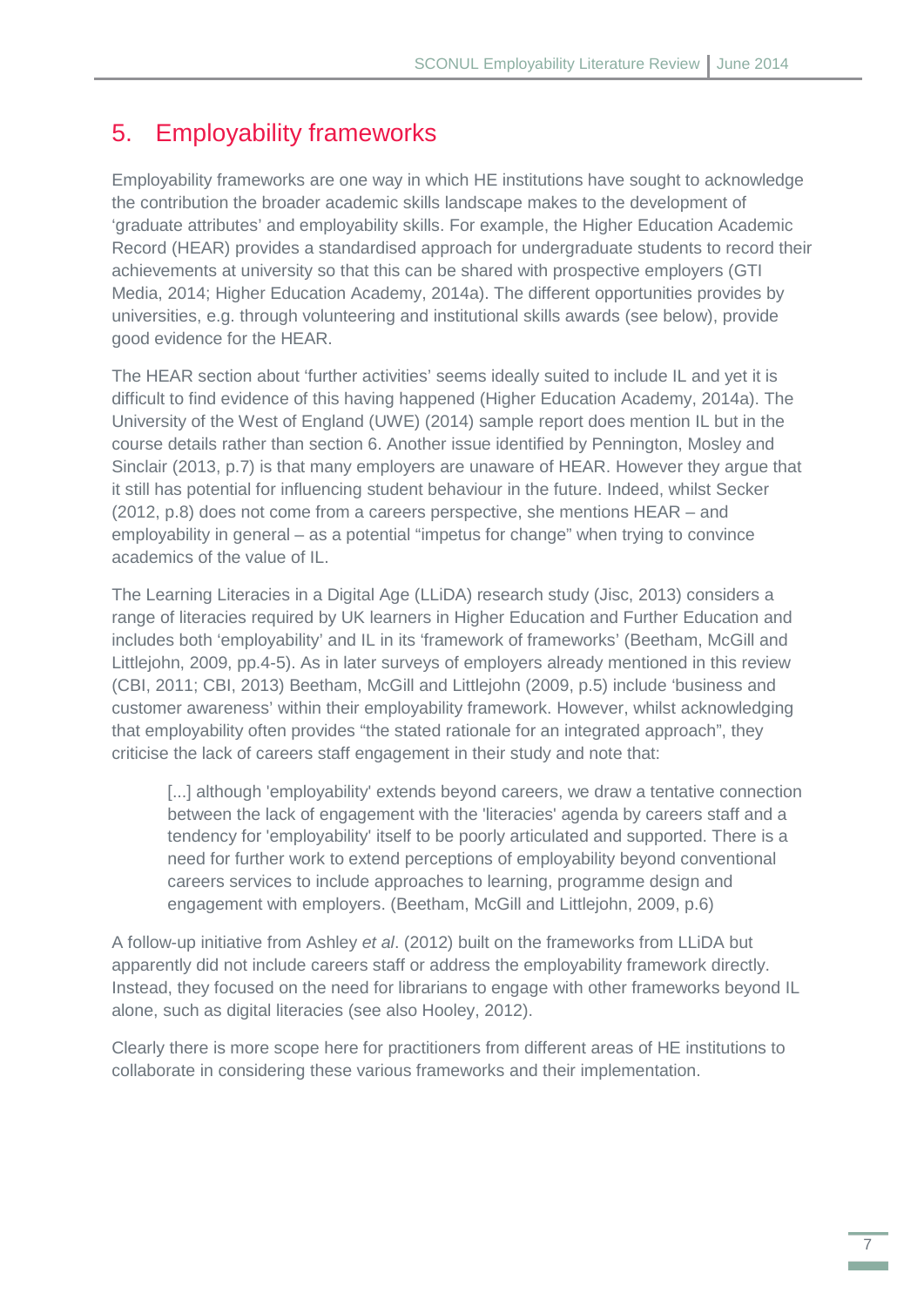#### <span id="page-9-0"></span>6. Institutional skills awards

One of the stated aims of HEAR is "promoting institutional skills awards, where they exist, that allow students to reflect on their life-wide learning and considering the extent to which these can be supported through the curriculum" (HEA, 2014c). An example of this is provided by Perkins, Christie and Snelling (2010) and their outline of the development of a co-curricular award at the University of Aberdeen. The fact that AGCAS has established a Skills Awards Task Group indicates the growing prevalence of such awards. This group have provided a number of resources for other institutions (AGCAS, 2012c) and their position statement notes that, although they are not always called 'skills awards', this type of activity is increasingly seen as "important to provide added value", following calls from government, professional bodies and employers to "enhance the support offered to increase graduate employability" (AGCAS, 2012b, p.1).

A 2011 survey by the Skills Awards Task Group elicited responses from 67 different institutions running awards, many of which had been "developed collaboratively" with other staff in their institution (AGCAS, 2012b, p.1). Mann (2011, p.3) notes that 74.1% of responses related to awards that had been operational for less than two years. This demonstrates the growth in number over a relatively short period and helps to explain the variety between different institutions. Indeed, Mann (2011, p.3) relates that the majority of awards are individual and not based on models used elsewhere. This represents a challenge for librarians attempting to contribute to their delivery, since there will be no single approach to content or management. Most awards do have a compulsory element and inclusion in this represents the best way for librarians to establish the relevance of their training. This will not always be possible and so an alternative approach for libraries is to offer help with what Mann records as the top three challenges: scalability, staff resource and academic buy-in (Mann, 2011, p.5).

Contribution to skills awards is a key way for libraries to become involved in employability development and demonstrate the value of their information literacy sessions. Several major employers endorse skills awards, as demonstrated by the presence of representatives from Enterprise Rent-A-Car and PricewaterhouseCoopers (PwC) on the AGCAS (2012c) task group. Stockton (2012), representing PwC, presented on how universities can "continue to add value to the employer" via skills awards.

Stockton (2012) and Towlson and Rush (2013) cite a number of institutions offering employability skills awards. Based on these two lists and information available from AGCAS (2012c) it is possible to gain some idea of their number and variety [see Appendix A]. However, the difference in approach to the content and management of these awards does mean that they are difficult to compare and some institutions keep details of workshops behind a password [see Warwick in Appendix A]. Indeed, very few institutions explicitly mention the library and it would be necessary to contact the majority of them individually to check this. However, it has been possible to identify some institutions where library staff have a role in delivering elements of a skills award.

Towlson and Rush (2013, p.312) single the York Award out for particular mention as "probably the most comprehensive and resource intensive package" with "input from local employers as well as specific staff at the University". Yet an email from Millson (2014), Online Training Manager at University of York Careers, confirmed that the library's only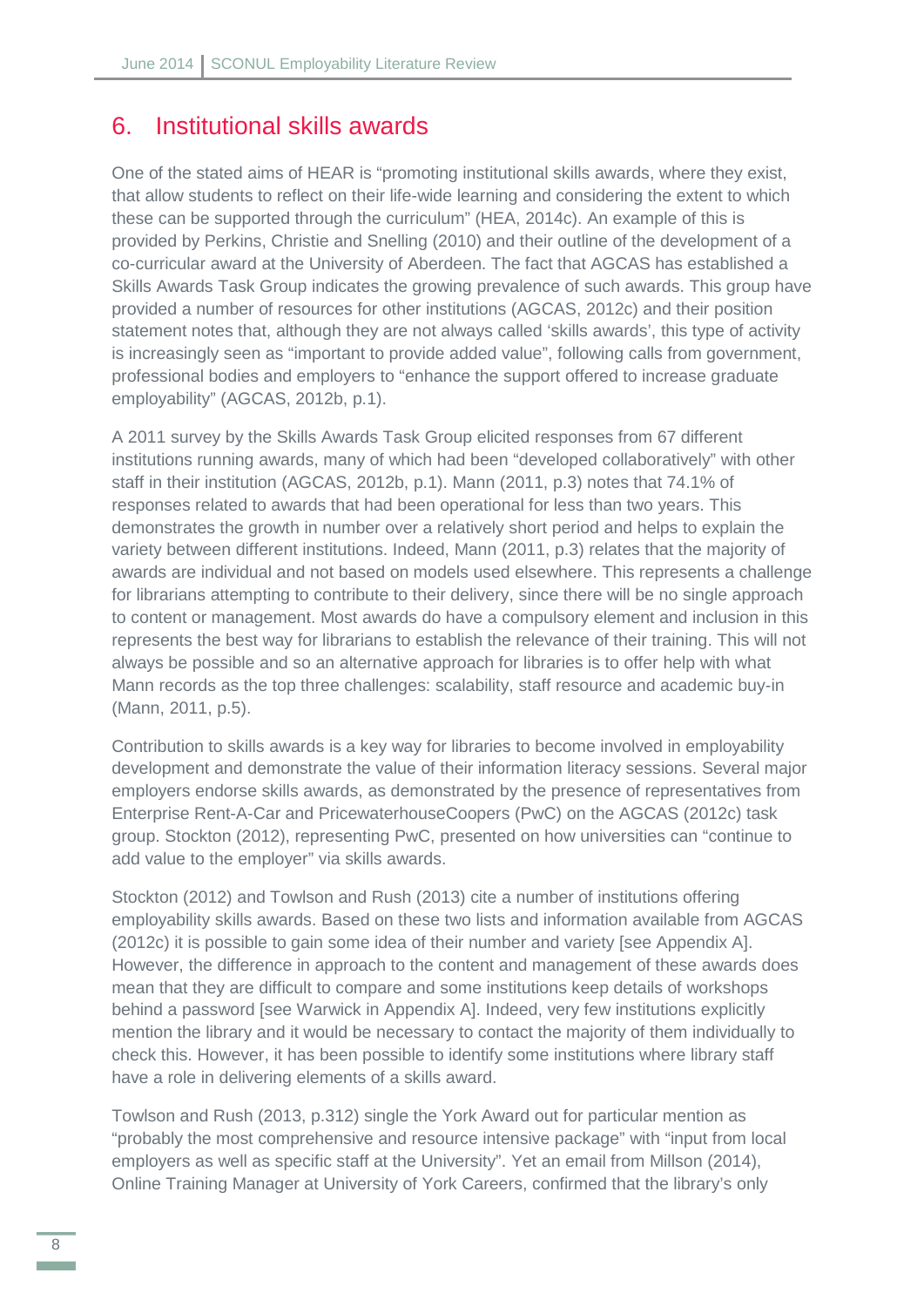involvement in the York Award is contribution to the assessment process, which is something in which all staff are entitled to be involved if they are interested in assessment. Involvement in this way is still valuable, since it creates links between the different services and may be a starting point for future collaboration.

Other schemes, such as the Sheffield Graduate Award, do not require any teaching - as confirmed by Murison (2014), Careers Information Officer at the University of Sheffield. However Sheffield's website shows that they do invite academic staff to suggest for inclusion "activities students can undertake which are not assessed or accredited as part of their course" (University of Sheffield, 2014). This is a potential opportunity for library staff to promote their own sessions to students without delivering anything new. It suggests that the onus is on the library itself to seek out these opportunities. This appears to be the approach taken at Loughborough University (2013), which states on its library website that students can earn points towards their Employability Award by attending "two or more Library workshops from the Get the Know-How programme". This is less clear on the Careers and Employability Centre's website, perhaps because the criteria for inclusion are quite broad and open to discussion (Loughborough University, c.2014). Key database training at UWE (c.2014) is similarly an approved element in their institutional skills award.

There should be an opportunity for more direct library involvement in the majority of skills awards. This is because most include something similar to "business and customer awareness"; an employability skill which this literature review has already noted is wellsuited to delivery by librarians (CBI, 2011, p.13). This is supported by the ANCIL model's inclusion of 'information handling, problem solving and decision making in the workplace' within their 'social dimension of information' strand (Secker and Coonan, 2011. pp.15-16). As the ANCIL model makes clear, the skills to find, critically evaluate and use information that students need for their degrees are readily applied to the workplace. Being able to find and use key business information is also often key to securing a role, as Whitmell (2012) notes. This provides a clear marketing tool for such sessions.

The Durham Award includes "commercial awareness" in its list of key skills or competencies sought by employers and defines this as a general "understanding of business issues and priorities" (University of Durham, c.2013, p.16). In an email, Speight (2014), Head of Academic Support in Durham University Library, confirmed that Careers and Library staff jointly deliver a Commercial Awareness session:

This is aimed at students who are applying for jobs and getting them to think about how they can demonstrate that they are commercially aware as well as academically literate. It's centred around getting them to think about what commercial awareness is in its widest sense and then showing them how they can use Library resources to research companies ahead of an interview and then use that knowledge to help them stand out from all the other applicants.

In other institutions it appears that either careers advisers or employers themselves may provide this sort of content [see Leicester in Appendix 1].

Another institution which lists commercial awareness as one of the skills students may choose is the University of Bath (2013). This includes different levels from "understanding of the structure and function of the organisation and what it is trying to achieve" to the ability to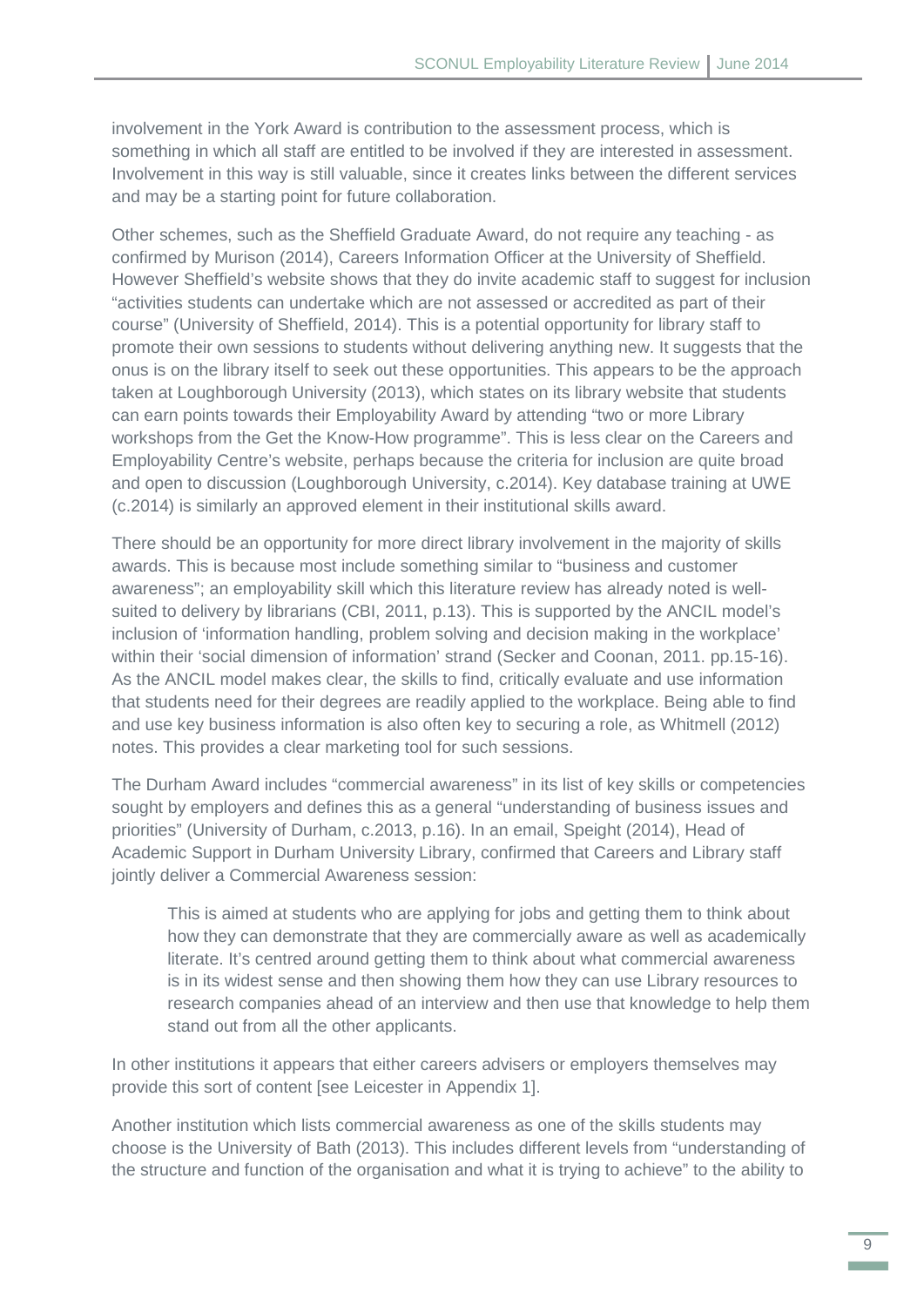"outline the most recent successes and setbacks of the organisation" and ability "to judge customer opinion, behaviour and spending patterns, sense of marketing potential and change, awareness of competition" (University of Bath Students' Union, 2013, p.13). It is not easy to identify the involvement of library staff in the University of Bath's skills award. However, Dell (2014), a Careers Adviser at the University of Bath Careers Advisory Service, confirmed that library staff deliver sessions which count towards the Bath Award.

Manchester Metropolitan University Careers & Employability Service (2013) offers a series of Employability Development workshops. Nelson (2014), one of their Careers & Employability Advisers and a member of the AGCAS Skills Awards Task Group, confirmed that Library Services run sessions within this and that attendance at these can be used towards the MMU Futures Award. At present, the sessions delivered by Library Services are 'Researching commercial companies and industries for applications and interviews' and 'Social media for work not play; how to manage your digital identity' (Nelson, 2014).

At the University of Bristol Careers Service, social media training sessions are delivered jointly by careers advisers and information specialists from within the service itself (Wiley, 2012). All sessions count towards the Bristol PLuS Award, which is thought to have improved attendance (Wiley, 2012). As well as collaborative training, information specialists run sessions about how to research employers 'for applications, interviews and assessment centres' (Riley, 2014). The presence of qualified information professionals in the service itself means that the library have not been involved to date. However, this review has already noted that this is not a common staffing arrangement in HE careers services (Wiley, 2011).

In their article Tyrer, Ives and Corke (2013) describe how the use of shared space led to closer working between the World of Work Careers Centre (WOWCC) and Library at Liverpool John Moores University. As a result, library staff began to deliver a key part of their World of Work Skills Certificate in relation to 'Organisational Awareness' – helping students to research the employment sector and specific organisations (Tyrer, Ives and Corke, 2013, p.186). Library staff designed "bespoke workshops" which used "industry databases and other electronic library resources" and helped to develop research skills (Tyrer, Ives and Corke, 2013, p.186). In an online exchange, Corke (2014), Delivery Team Manager at the WOWCC, reported that this workshop no longer exists after "failing attendance" made it unsustainable. However, she was keen to stress that this is a general problem with all sessions that are not embedded into the curriculum and that the workshop may reappear in online form in the future (Corke, 2014). This demonstrates that inclusion of library content in a skills award is not a panacea.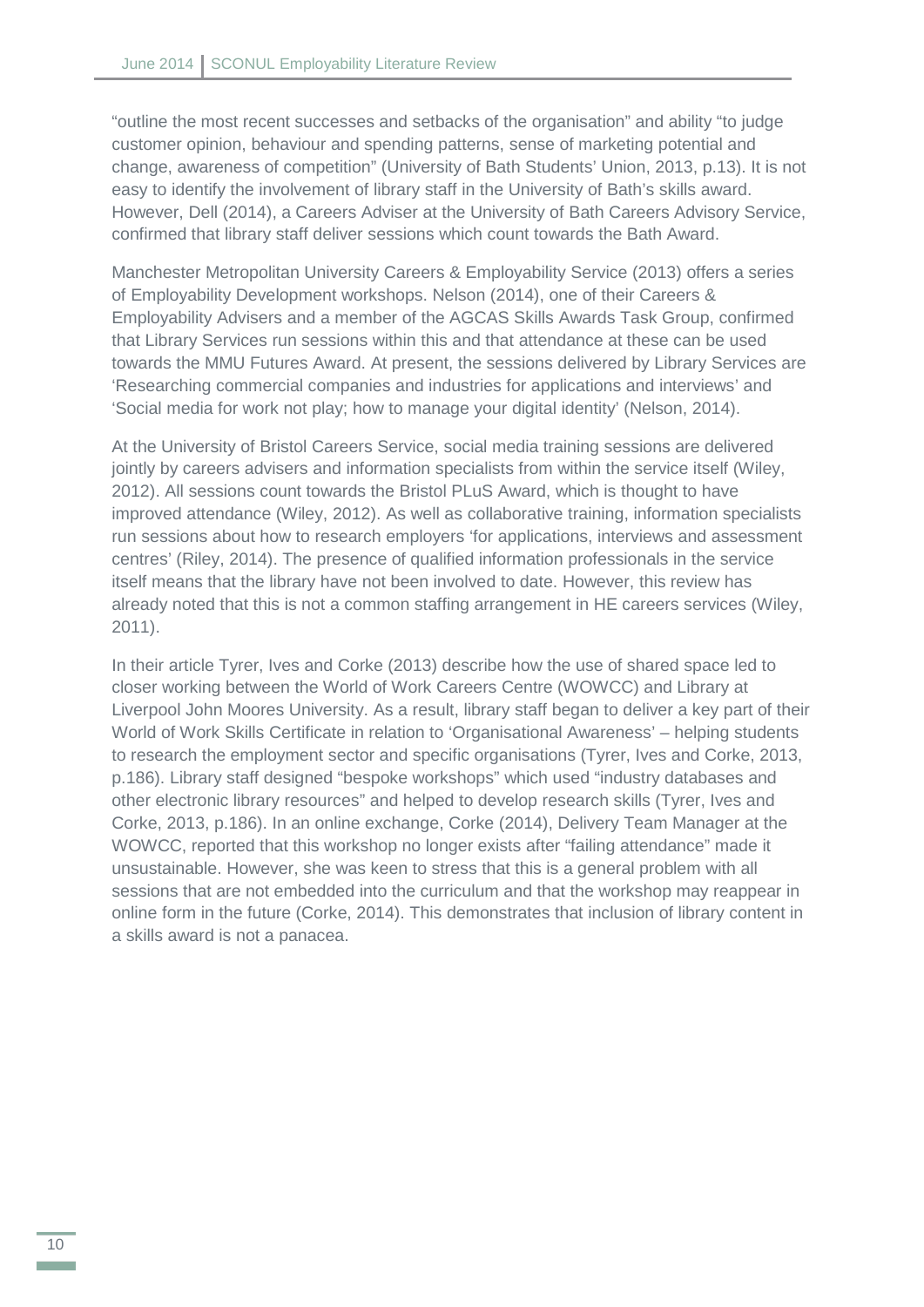# <span id="page-12-0"></span>7. Best practice examples

Having said this, the collaboration between the two services at Liverpool John Moores has helped to promote understanding of each other's work and demonstrate the role that librarians can play in developing employability (Tyrer, Ives and Corke, 2013). Involvement in a skills award may be the ideal but improved relationships across the institution are perhaps more significant longer term.

Skills awards are also not the only area in which librarians can make a contribution to employability skills development. Examples of content from sessions led by information professionals within careers services – not solely for skills awards – include Blackett (2014) and Riley (2014). See also Towlson and Rush (2013) on the involvement of library staff in delivering commercial awareness sessions and University of Durham (2014) for an example of an academic librarian working collaboratively with a careers adviser to deliver training on social media. Oakley (2013) provides a helpful overview of the advantages to libraries in providing this sort of training, in terms of collaboration with other parts of the institution, the obvious contribution to the employability agenda and as another way of promoting information literacy:

[...] used critically, social media is a valuable information source for current awareness and learning materials. (Oakley, 2013, p.25)

Another example of librarians delivering training in using social media is provided by Woods and Murphy (2013) in their report on 'Get the Digital Edge: a digital literacy and employability skills day for students'. This was part of the Jisc-funded Project DigitISE and the University of Westminster (2013) blog provides further information and lists all the sessions, including 'Researching your companies online for your job interview'. An event run for librarians themselves the year before this was 'Librarians, information literacy and employability' (De Montfort University 2012). Employability was also a strand at the Librarians' Information Literacy Annual Conference (LILAC) in 2013, further demonstrating the existence of interest and good practice in this area.

On the theme of digital literacy in relation to employability, the Jisc two year 'Developing Digital Literacies programme' (2011-2013) included projects that focused on various aspects of employability. The InStePP project at Oxford Brookes University (Francis, 2013) developed and tested systems and processes for the recruitment, development, support and recognition, through professional accreditation of work experience, of digitally literate students. These students, termed e-pioneers, worked with staff for two years on mutually beneficial enhancements to the digital learning environments at Oxford Brookes. As such, they derived personal benefit from partnering with staff and, through the work experience, gained substantial enhancements to their employability. Another project in the digital literacies programme, undertaken at the University of Greenwich (2013), aimed to reduce the gap in our understanding around how transition and attainment of graduate attributes is linked to digital literacies. The project developed a model to support digital maturity linked to graduate attribute development.

At LILAC, Abson and Lahlafi (2013, p.14) queried whether librarians' "choice of language" may mean "we are missing an opportunity to demonstrate our value" in relation to information literacy in the workplace. They also highlight the need to develop "truly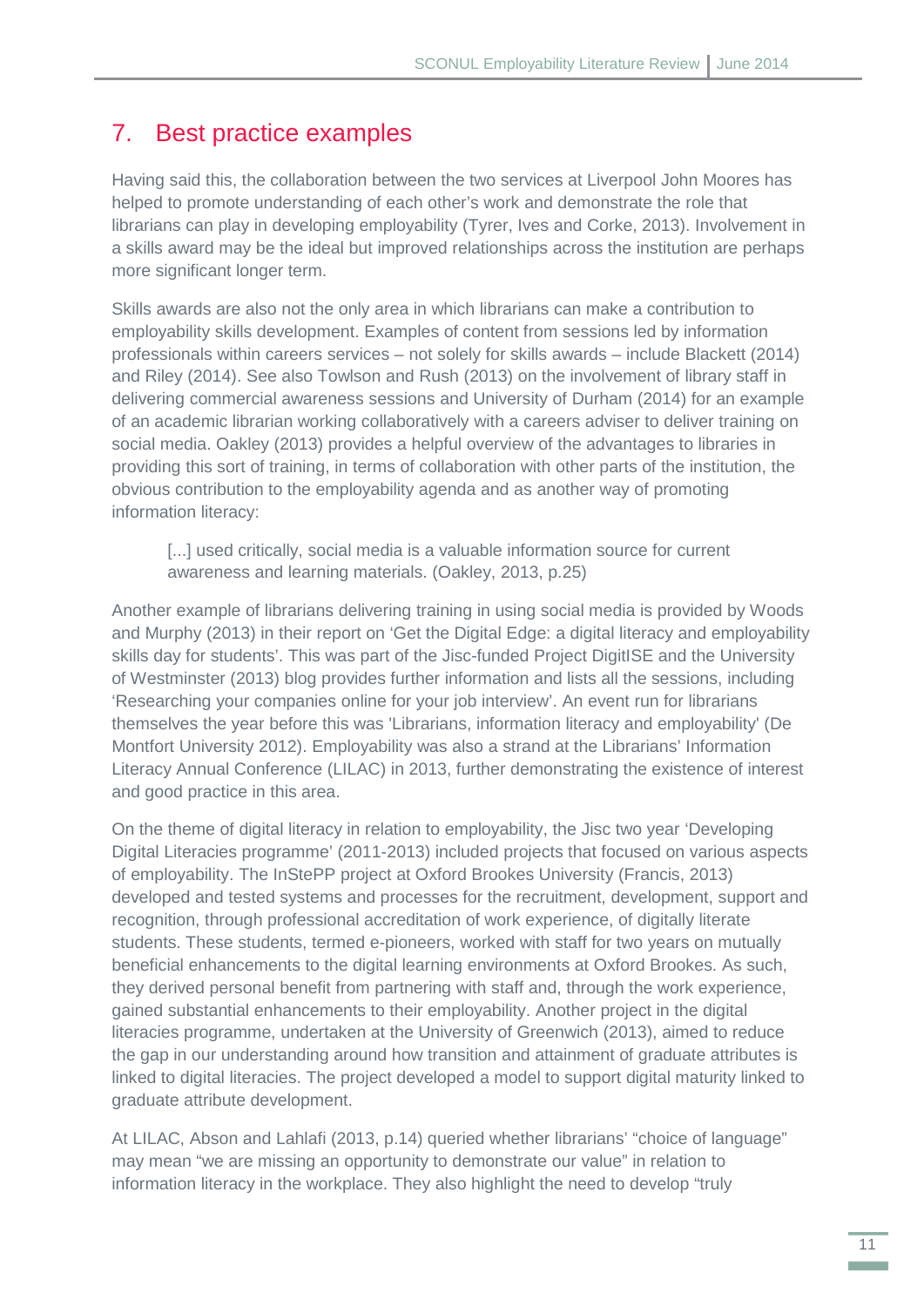transferable skills in our students" and cite Sokoloff (2011) who has highlighted the need for information literate employees within small and medium enterprises (SME) (Abson and Lahlafi, 2013, p.14). Luker and Nephin (2013, p.11) provided examples of embedded 'digital literacy' at Leeds Metropolitan University, including sessions on 'Finding business and company information to prepare for employment'. Another session mentioned by Luker and Nephin (2013, p.13) is 'information literacy skills in the workplace' which asks students to imagine themselves as a researcher in a role relevant to their own degree.

Even the simple act of a careers service providing a link from its own website to the library's helps to demonstrate the relevance of training offered. For example, the University of Leeds (2014) encourages users to seek out library sessions to develop their skills. Although the link from the University of Sheffield Careers Service (2014) to general skills development may eventually lead a user to the library's own training, the University of Sheffield University Library (2014) pages about 'information literacy in the workplace' are extremely clear and demonstrate well the relevance to employability.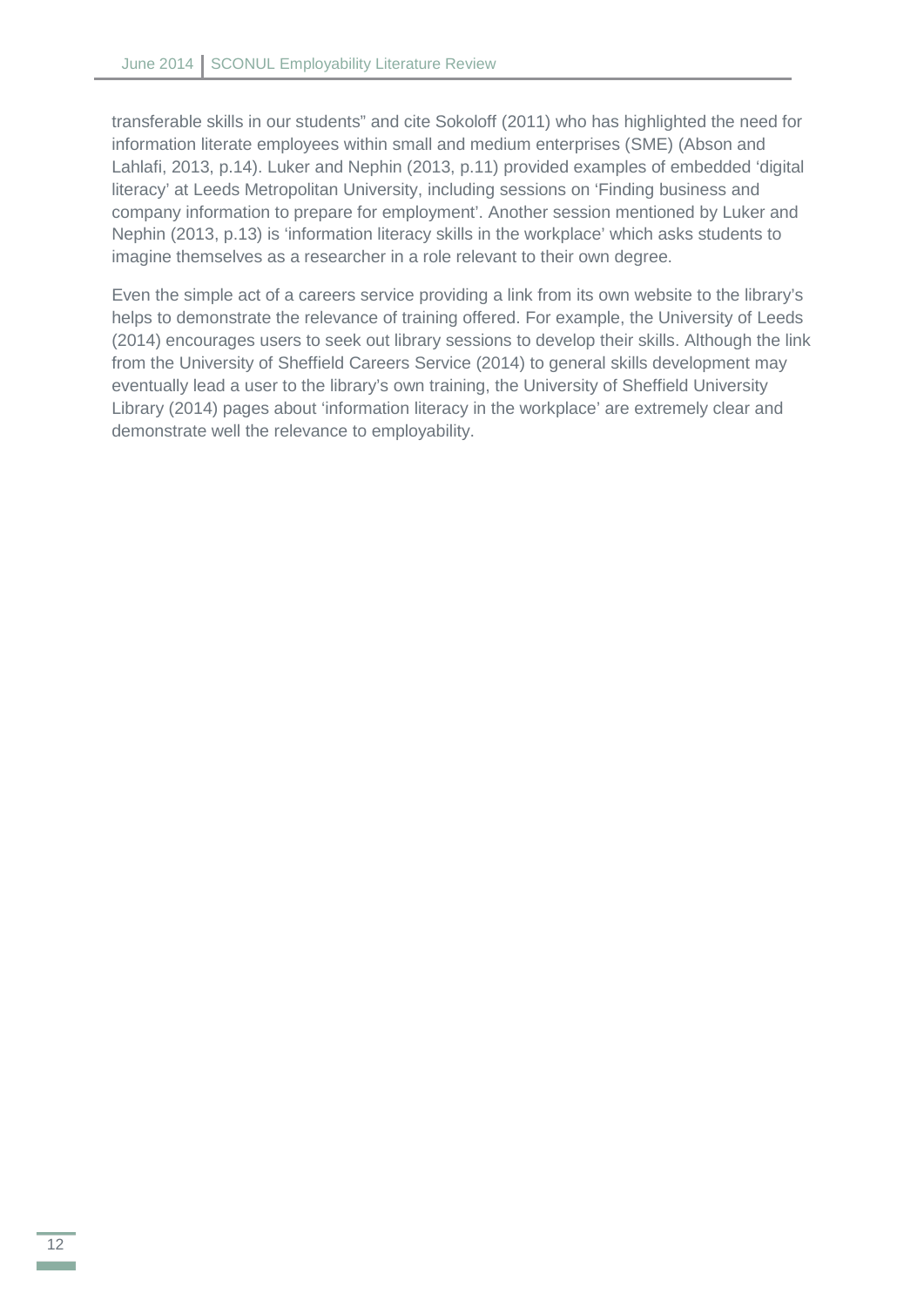### <span id="page-14-0"></span>8. Enterprise and entrepreneurship

The Quality Assurance Agency Scotland recently commissioned a report (Mason, 2014) that suggested the very core of universities must embrace enterprise. The report argues that institutions need to move entrepreneurship out of business schools and embed it in every department. This might be done by offering sessions on entrepreneurship both within the curriculum and through extracurricular programmes across the university. It suggests that "the world of education has to embrace enterprise and entrepreneurship, helping students to determine if entrepreneurship is a viable career choice and emphasising its importance in employability" (page 9).

As such, this resonates closely with the employability agenda and could provide librarians with further opportunities to collaborate with staff in faculties and careers services, using their skills and knowledge as described throughout this document.

Professor Allan Gibb, at the University of Durham, who provides the forward for the report, has written many key works on the subject of entrepreneurship within universities (e.g. 2006, 2009) and is a useful source of further information on this topic.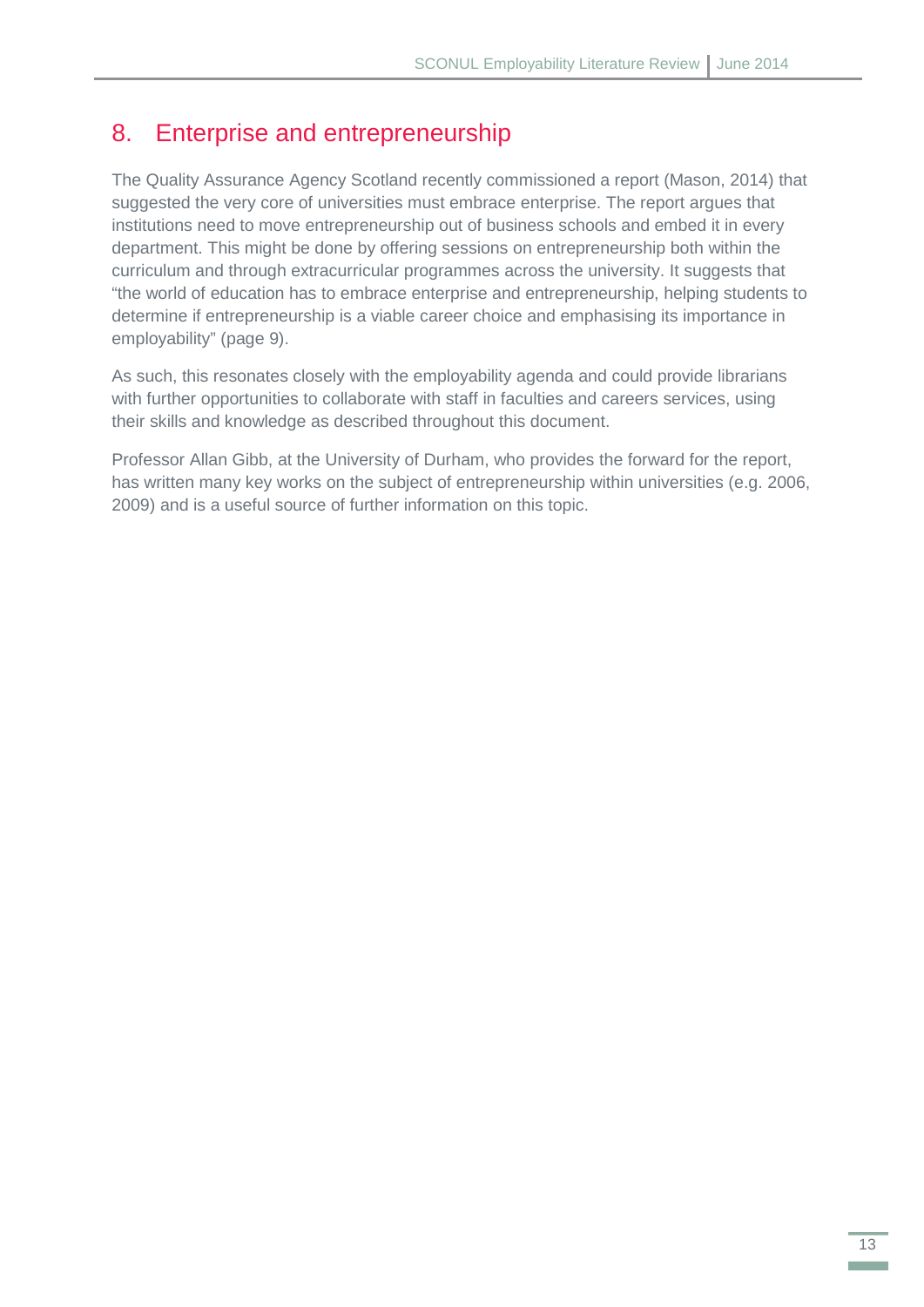### <span id="page-15-0"></span>9. Summary of findings

There is a need to be aware of the changing nature of the employability landscape, since definitions can vary. Employability is, to some extent, a contentious term and implies that something more than a skills based approach is required.

Libraries can provide a strong contribution to employers' requirements for students to develop work-relevant skills, especially in relation to evaluating information, digital literacy, improving the business relevance of undergraduate courses and developing skills in enterprise and entrepreneurship.

Collaborative working between libraries and other student services – particularly careers – benefits all parties and can lead to successful library involvement in employability skills development programmes. Library staff should aim to contribute to institutional skills awards, either through accreditation of their existing teaching or by delivering bespoke information literacy sessions. Delivering sessions that form a core component of the award are the best option, where possible. Business and customer awareness elements and digital literacy are well suited to delivery by librarians. Library services need to be proactive about offering to contribute to existing awards and training as careers staff may not initiate this.

Librarians should think carefully about the title of any sessions offered and learn from the expertise around them about how best to market their skills and sessions. Opportunities to co-present with someone from a non-library background can provide an opportunity to demonstrate librarians' expertise to a larger audience. Librarians should consider running training for colleagues in other services in order to raise librarians' profile within the institution and increase possibilities of working collaboratively in the future.

Library staff should avoid creating standalone content without support from others in the institution, e.g. running training in the library without consulting colleagues elsewhere may lead to a duplication of effort and lack of institutional buy-in. Similarly, undermining existing work or teams needs to be avoided, e.g. if there are information professionals within the careers services who already deliver employability training, it may be possible to collaborate with or train them to demonstrate library resources.

Scalability, staff resource and academic buy-in are all things with which the library can offer to help (Mann, 2011, p.5). Also, as library staff come into contact with a large number of students, either face to face or via online enquiry services, they are in a good position to direct more students to their careers services thereby improving relationships across the institution.

Links from other services' websites to the library's information are valuable in order to demonstrate the relevance of the library's offerings. Linked with this is a need to ensure Library web pages (and staff) clearly outline the relevance of their training offer for employability skills development.

Universities will have an employability strategy. If a group exists in relation to this, membership is a good way of forging links, establishing new initiatives and gaining a better awareness of existing efforts.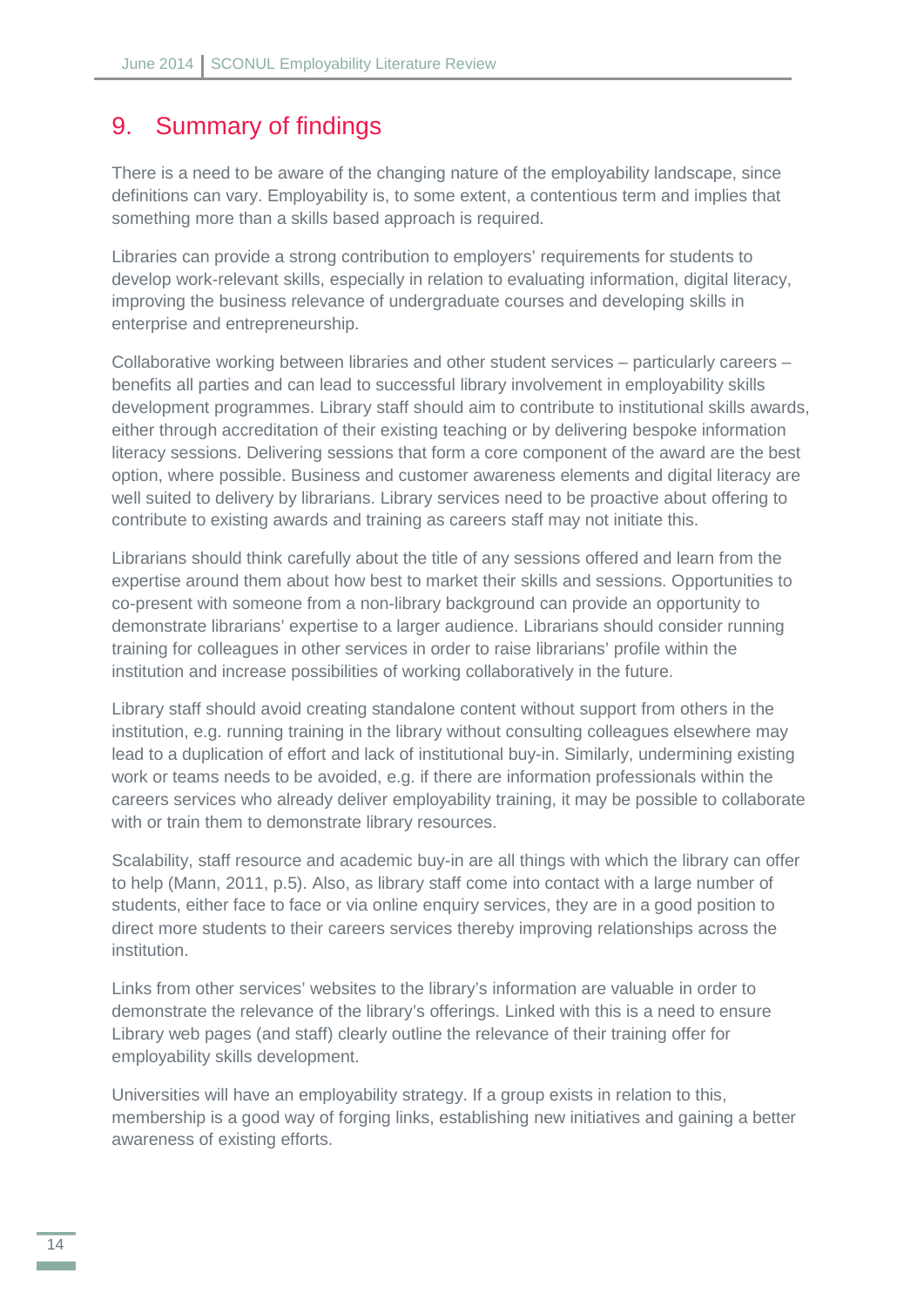Finally, it needs to be understood that careers services and student services in general vary greatly in structure and responsibilities, e.g. in some universities the Students Union runs the employability skills award. This means that librarians have to be cognisant of the situation in their respective institution in order to collaborate effectively.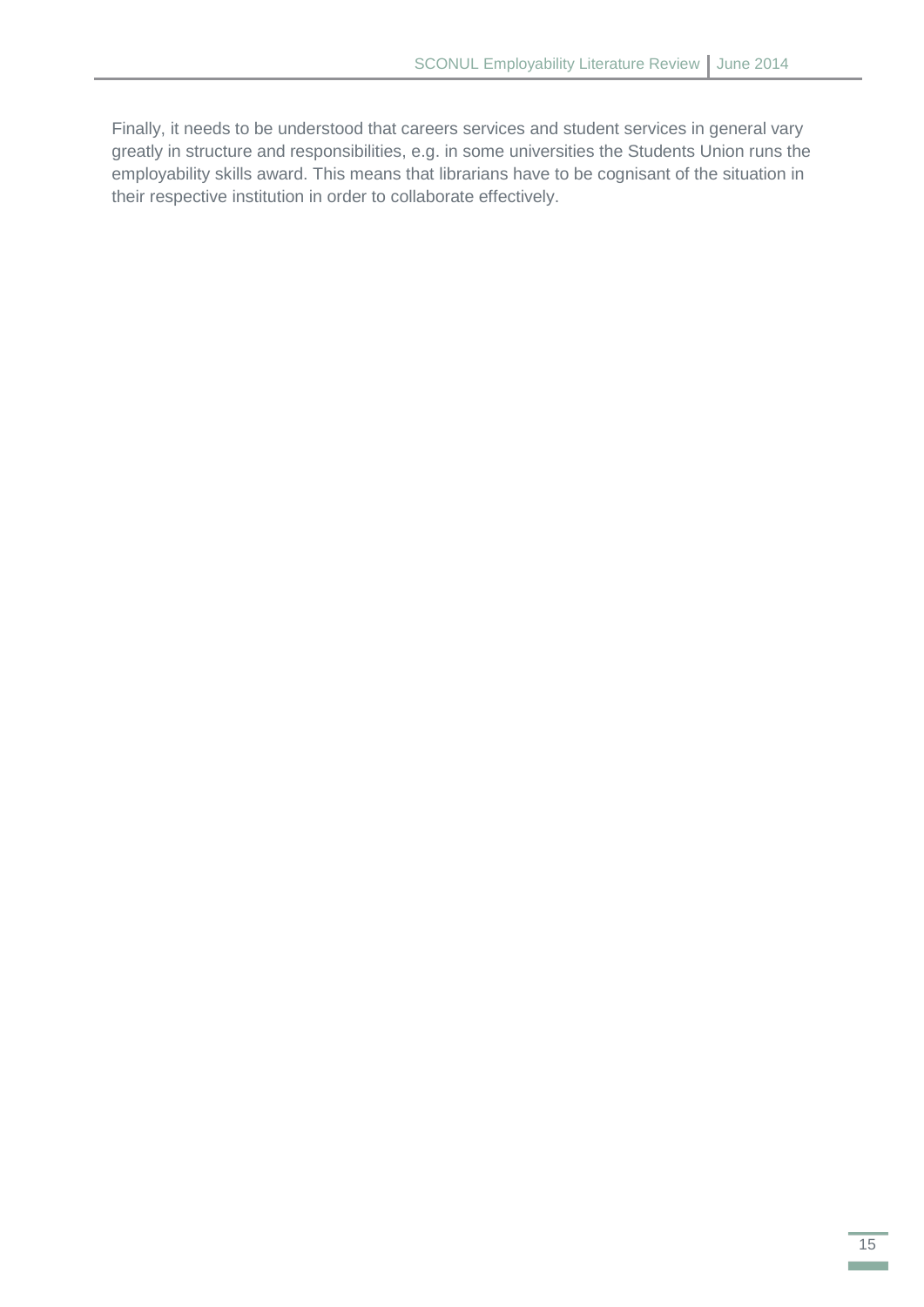### <span id="page-17-0"></span>10. References and bibliography

- Abson, C. and Lahlafi, A. (2013) The application of IL to gain and undertake graduate employment: a collaboration between the library and the careers service at Sheffield Hallam University [presentation at LILAC 2013]. Available from: [http://www.slideshare.net/infolit\\_group/abson-and-lahlafi](http://www.slideshare.net/infolit_group/abson-and-lahlafi) [Accessed 31 March 2014].
- AGCAS (2012a) *Future of Skills Awards presentation downloads*. Available from: [http://www.agcas.org.uk/assets/1180-The-Future-of-Skills-Awards-presentation](http://www.agcas.org.uk/assets/1180-The-Future-of-Skills-Awards-presentation-downloads)[downloads](http://www.agcas.org.uk/assets/1180-The-Future-of-Skills-Awards-presentation-downloads) [Accessed 9 February 2014].
- AGCAS (2012b) *Skills Awards: an AGCAS position statement*. Available from: <http://www.agcas.org.uk/pages/position-statements> [Accessed 24 March 2014].
- AGCAS (2012c) *Skills Awards Task Group: careers information resources*. Available from: [http://www.agcas.org.uk/agcas\\_resources/334-Skills-Awards-Task-Group-careers](http://www.agcas.org.uk/agcas_resources/334-Skills-Awards-Task-Group-careers-information-resources)[information-resources](http://www.agcas.org.uk/agcas_resources/334-Skills-Awards-Task-Group-careers-information-resources) [Accessed 9 February 2014].
- Andrews, G. and Russell, M. (2012) Employability skills development: strategy, evaluation and impact. *Higher Education, Skills and Work-based Learning* [online]. 2(1), pp. 33-44. [Accessed 31 March 2014].
- Archer, W. and Davidson, J. (2008) *Graduate employability: what do employers think and want?* London: Council For Industry and Higher Education Available from: <http://aces.shu.ac.uk/employability/resources/0802grademployability.pdf> [Accessed 31 March 2014]
- Ashley, J., Jarman, F., Varga-Atkins, T. and Hassan, N. (2012) Learning literacies through collaborative enquiry; collaborative enquiry through learning literacies. *Journal of Information Literacy* [online]. 6 (1), pp. 50-71. [Accessed 9 February 2014].
- BBC News (2010) *At a glance: Browne report*. Available from: <http://www.bbc.co.uk/news/education-11519147> [Accessed 7 February 2014].
- Beetham, H., McGill, L. and Littlejohn, A. (2009) *Thriving in the 21st Century: learning literacies for the digital age (LliDA Project)*. Available from: <http://www.jisc.ac.uk/media/documents/projects/llidareportjune2009.pdf> [Accessed 9 February 2014].
- Bennett, S. and Maton, K. (2010) Beyond the 'digital natives' debate: towards a more nuanced understanding of students' technology experiences. *Journal of Computer Assisted Learning* [online]*.* 26 (5), pp. 321-331. [Accessed 31 March 2014].
- Blackett, S. (2014) *Researching employers* [slides for event at Careers, Employability and Enterprise Centre, University of Durham]. Available from: <https://www.dur.ac.uk/resources/careers/ResearchingEmployersPresentation.pdf> [Accessed 31 March 2014].
- Blaxell, R. and Moore, C. (2012) *Connecting academic and employability skills and attributes*. Available from:<http://www.roger-atkinson.id.au/tlf2012/refereed/blaxell.html> [Accessed 9 February 2014].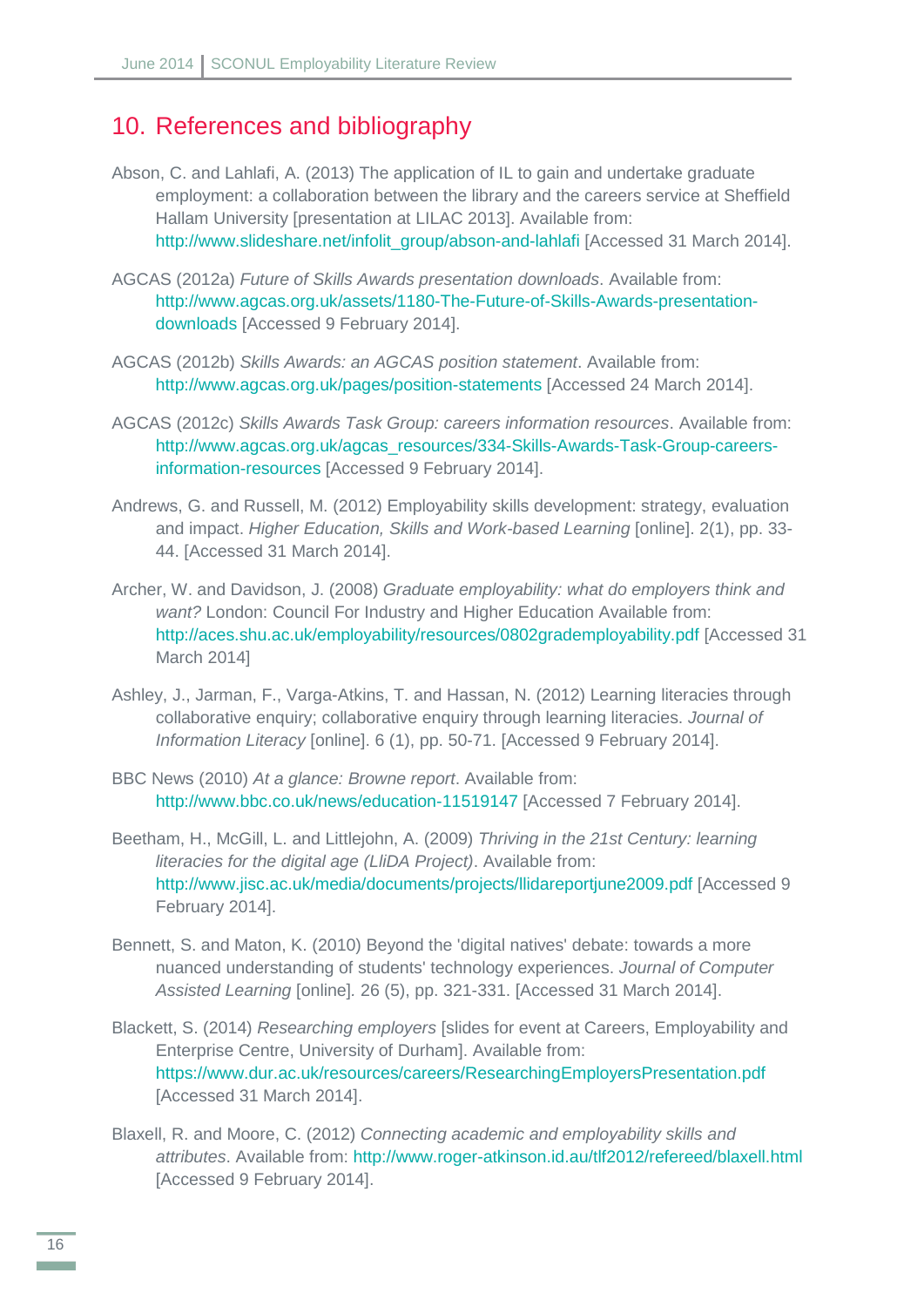- Browne Report (2010) *Securing a sustainable future for higher education: an independent review of Higher Education funding and student finance*. Available from: [http://www.delni.gov.uk/browne-report-securing-a-sustainable-future-for-higher](http://www.delni.gov.uk/browne-report-securing-a-sustainable-future-for-higher-education.pdf)[education.pdf](http://www.delni.gov.uk/browne-report-securing-a-sustainable-future-for-higher-education.pdf) [Accessed 7 February 2014].
- Burhanna, K. J., Seeholzer, J. and Salem, J. (2009) No natives here: A focus group study of student perceptions of web 2.0 and the academic library. *Journal of Academic Librarianship* [online]. 35 (6), pp. 523-532. [Accessed 31 March 2014].
- Careers Group, University of London (2014) *Careers – in theory*. Available from: <http://careersintheory.wordpress.com/> [Accessed 26 January 2014].
- Careers Service, University of Bristol (2014) *Career planning model*. Available from: <http://www.bristol.ac.uk/careers/advice/getting-started.asp> [Accessed 26 January 2014].
- CBI (2011) Working towards your future: making the most of your time in higher education. Available from: [http://www.cbi.org.uk/media/1121431/cbi\\_nus\\_employability\\_report\\_march\\_2011.pdf](http://www.cbi.org.uk/media/1121431/cbi_nus_employability_report_march_2011.pdf) [Accessed 9 February 2014].
- CBI (2013) *Changing the Pace: CBI/Pearson education and skills survey 2013.* Available from: [http://www.cbi.org.uk/media/2119176/education\\_and\\_skills\\_survey\\_2013.pdf](http://www.cbi.org.uk/media/2119176/education_and_skills_survey_2013.pdf) [Accessed 7 February 2014].
- Corke, C (2014) Message on LinkedIn, 19 March.
- Dell, G. (2014) *Twitter* [online]. 24 March. Available from: <https://twitter.com/GhislaineDell/status/448123185763217408> [Accessed 29 March 2014].
- De Montfort University (2012) Employability. *DMU Business School Library News* [blog]. Available from:<https://dmubusstop.wordpress.com/employability/> [Accessed 31 March 2014].
- Francis, R. (2013) *Institutional Student ePioneer Partnerships (InStePP)* [online]. Oxford: Oxford Brookes University. Available from: <https://wiki.brookes.ac.uk/display/instepp/Home> [Accessed 1 June 2014]
- Gibb, A., Haskins, G. and Robertson, I. (2009) Leading the entrepreneurial university: meeting the entrepreneurial development needs of higher education institutions. In Altmann, A and Ebersberger, B., eds., (2013) *Universities in change: managing higher education institutions in the age of globalization*. New York, Springer.
- Gibb, A. and Hannon, P. (2006) Towards the entrepreneurial university. *International Journal of Entrepreneurship Education*. 4, pp 73.
- GTI Media (2014) *A graduate job hunter's guide to the HEAR*. Available from: [http://targetjobs.co.uk/careers-advice/applications-and-cvs/314285-a-graduate-job](http://targetjobs.co.uk/careers-advice/applications-and-cvs/314285-a-graduate-job-hunter-s-guide-to-the-hear)[hunter-s-guide-to-the-hear](http://targetjobs.co.uk/careers-advice/applications-and-cvs/314285-a-graduate-job-hunter-s-guide-to-the-hear) [Accessed 26 January 2014].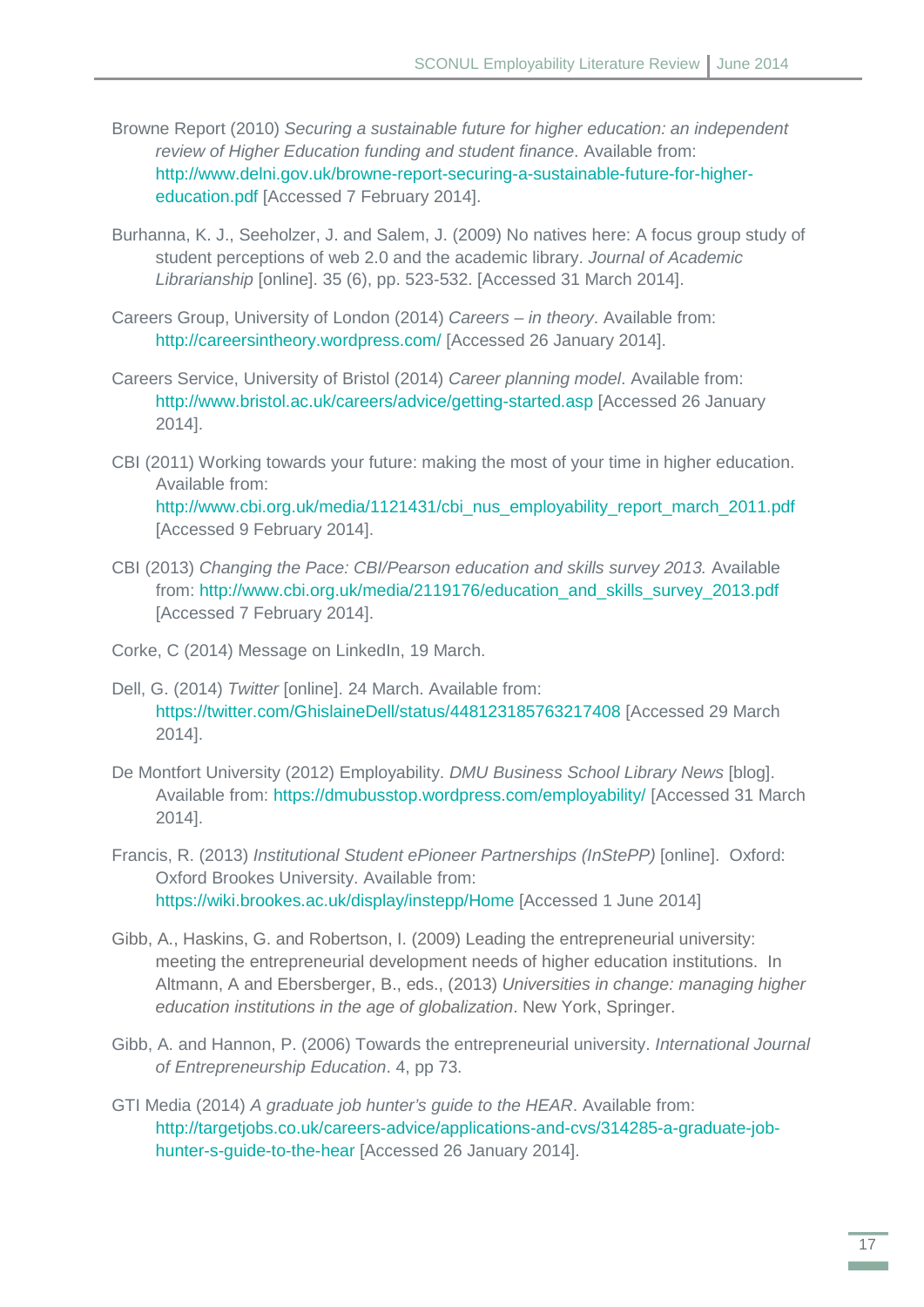- Harvey, L. (2003) Transitions from Higher Education to work: a briefing paper prepared by Lee Harvey (Centre for Research and Evaluation, Sheffield Hallam University), with advice from ESECT and LTSN Generic Centre colleagues. Available from: <http://bit.ly/oeCgqW> [Accessed 26 January 2014].
- High Fliers Research (2014) *The Graduate Market in 2014: annual review of graduate vacancies & starting salaries at Britain's leading employers*. Available from: <http://www.highfliers.co.uk/download/GMReport14.pdf> [Accessed 7 February 2014].
- Higher Education Academy (2012) *Pedagogy for employability*. Available from: [http://www.heacademy.ac.uk/assets/documents/employability/pedagogy\\_for\\_employa](http://www.heacademy.ac.uk/assets/documents/employability/pedagogy_for_employability_update_2012.pdf) [bility\\_update\\_2012.pdf](http://www.heacademy.ac.uk/assets/documents/employability/pedagogy_for_employability_update_2012.pdf) [Accessed 26 January 2014].
- Higher Education Academy (2014a) *About HEAR*. Available from:<http://www.hear.ac.uk/> [Accessed 7 February 2014].
- Higher Education Academy (2014b) *Employability*. Available from: <http://www.heacademy.ac.uk/employability> [Accessed 26 January 2014].
- Higher Education Academy (2014c) *The Higher Education Achievement Report: what might it mean for academic colleagues*. Available from: [http://www.hear.ac.uk/other\\_sites/resources/detail/hear/HEAR-what-it-means-for](http://www.hear.ac.uk/other_sites/resources/detail/hear/HEAR-what-it-means-for-colleagues)[colleagues](http://www.hear.ac.uk/other_sites/resources/detail/hear/HEAR-what-it-means-for-colleagues) [Accessed 9 February 2014].
- Higher Education Statistics Agency (2014) *About HESA*. Available from: <http://www.hesa.ac.uk/content/view/3087/804/> [Accessed 7 February 2014].
- Hinchliffe, G. W. and Jolly, A. (2011) Graduate identity and employability. *British Educational Research Journal* [online]*.* 37(4), pp. 563-584. [Accessed 31 March 2014].
- Hollister, C. (2005) Bringing information literacy to career services. *Reference Services Review* [online]. 33(1), pp. 104-111. [Accessed 31 March 2014].
- Hooley, T. (2012) How the internet changed career: framing the relationship between career development and online technologies. *Journal of the National Institute for Career Education and Counselling (NICEC)* [online]. 29. [Accessed 9 February 2014].
- Jisc (2013) *Learning Literacies in a Digital Age*. Available from: <http://www.jisc.ac.uk/whatwedo/projects/elearningllida.aspx> [Accessed 9 February 2014].
- Joint, N. (2011) If Google makes you stupid, what should librarians do about it? *Library Review* [online]. 60(4), pp. 269-278. [Accessed 31 March 2014].
- LILAC (2013) LILAC 2013. Available from: [http://www.lilacconference.com/WP/past](http://www.lilacconference.com/WP/past-conferences/lilac-2013/)[conferences/lilac-2013/](http://www.lilacconference.com/WP/past-conferences/lilac-2013/) [Accessed 31 March 2014]
- Longridge, D., Hooley, T. and Staunton, T. (2013) *Building online employability: a guide for academic departments*. Derby: International Centre for Guidance Studies and Career Development Centre, University of Derby. Available from: [http://derby.openrepository.com/derby/bitstream/10545/294311/1/building%20online%](http://derby.openrepository.com/derby/bitstream/10545/294311/1/building%20online%20employability_finaljm.pdf) 20employability\_finalim.pdf [Accessed 26 January 2014].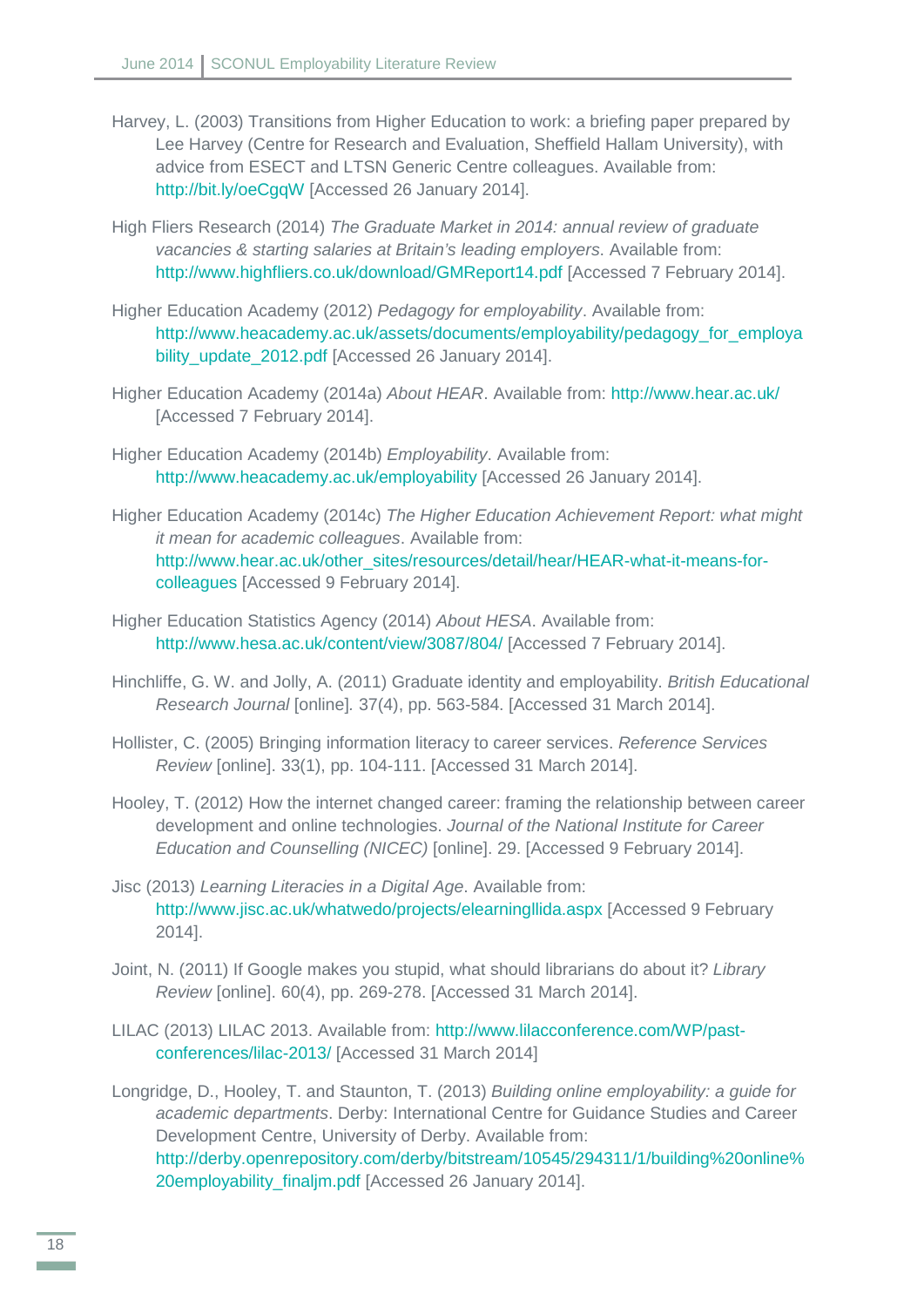- Loughborough University (2013) *University Library: workshops*. Available from: <http://www.lboro.ac.uk/services/library/skills/workshops/> [Accessed 24 March 2014].
- Loughborough University (c.2014) *Loughborough Employability Award*. Available from: <http://www.lboro.ac.uk/service/careers/experience/employability/award/> [Accessed 31 March 2014].
- Luker, W. and Nephin, E. (2013) Embedding digital literacy at Leeds Metropolitan University [presentation at LILAC 2013]. Available from: [http://www.slideshare.net/infolit\\_group/luker-nephin](http://www.slideshare.net/infolit_group/luker-nephin) [Accessed 31 March 2014].
- Manchester Metropolitan University Careers & Employability Service (2013) *Student Employability Development Programme 2013/14*. Manchester: Manchester Metropolitan University. Available from: [http://www.mmu.ac.uk/careers/events/employability-development-programme-2013-](http://www.mmu.ac.uk/careers/events/employability-development-programme-2013-2014-updated.pdf) [2014-updated.pdf](http://www.mmu.ac.uk/careers/events/employability-development-programme-2013-2014-updated.pdf) [Accessed 30 March 2014].
- Mann, V. (2011) *AGCAS Award Task Group: initial findings from the skills and employability awards survey*. Available from: [http://www.agcas.org.uk/agcas\\_resources/334-Skills-](http://www.agcas.org.uk/agcas_resources/334-Skills-Awards-Task-Group-careers-information-resources)[Awards-Task-Group-careers-information-resources](http://www.agcas.org.uk/agcas_resources/334-Skills-Awards-Task-Group-careers-information-resources) [Accessed 9 February 2014].
- Marszal, A. (2013) Warwick University 'top target' for graduate employers. *The Telegraph*  [online]. 14 January 2013. Available from: [http://www.telegraph.co.uk/education/universityeducation/student](http://www.telegraph.co.uk/education/universityeducation/student-life/9796679/Warwick-University-top-target-for-graduate-employers.html)[life/9796679/Warwick-University-top-target-for-graduate-employers.html](http://www.telegraph.co.uk/education/universityeducation/student-life/9796679/Warwick-University-top-target-for-graduate-employers.html) [Accessed 7 February 2014].
- Mason, C. (2014) *Creating entrepreneurial campuses: a report for Scotland*. Glasgow: Quality Assurance Agency Scotland.
- Mian, E. (2014) The market is up and running now where will it take us? *Times Higher Education* [online]. 24 January 2014 Available from: [http://www.timeshighereducation.co.uk/comment/opinion/the-market-is-up-and](http://www.timeshighereducation.co.uk/comment/opinion/the-market-is-up-and-running-now-where-will-it-take-us/2010786.article)[running-now-where-will-it-take-us/2010786.article](http://www.timeshighereducation.co.uk/comment/opinion/the-market-is-up-and-running-now-where-will-it-take-us/2010786.article) [Accessed 7 January 2014].
- Millson, C. (2014) Email to Megan Wiley, 21 January.
- Murison, K (2014) Message on LinkedIn, 30 March.
- Nelson, D. (2014) Email to Megan Wiley, 27 March.
- Nicholas, D., Rowlands, I., Clark, D. and Williams, P. (2011) Google Generation II: web behaviour experiments with the BBC. *Aslib Proceedings* [online]. 63 (1), pp. 28-45. [Accessed 28 March 2014].
- Oakley, S. (2013) Information literacy meets employability: social media training and the library. *SCONUL Focus* [online]. 58, pp.25-26. [Accessed 9 February 2014].
- Pennington, M., Mosley, E. and Sinclair, R. (2013) *AGCAS/AGR Graduate Success Project: an investigation of graduate transitions, social mobility and the HEAR.* Available from: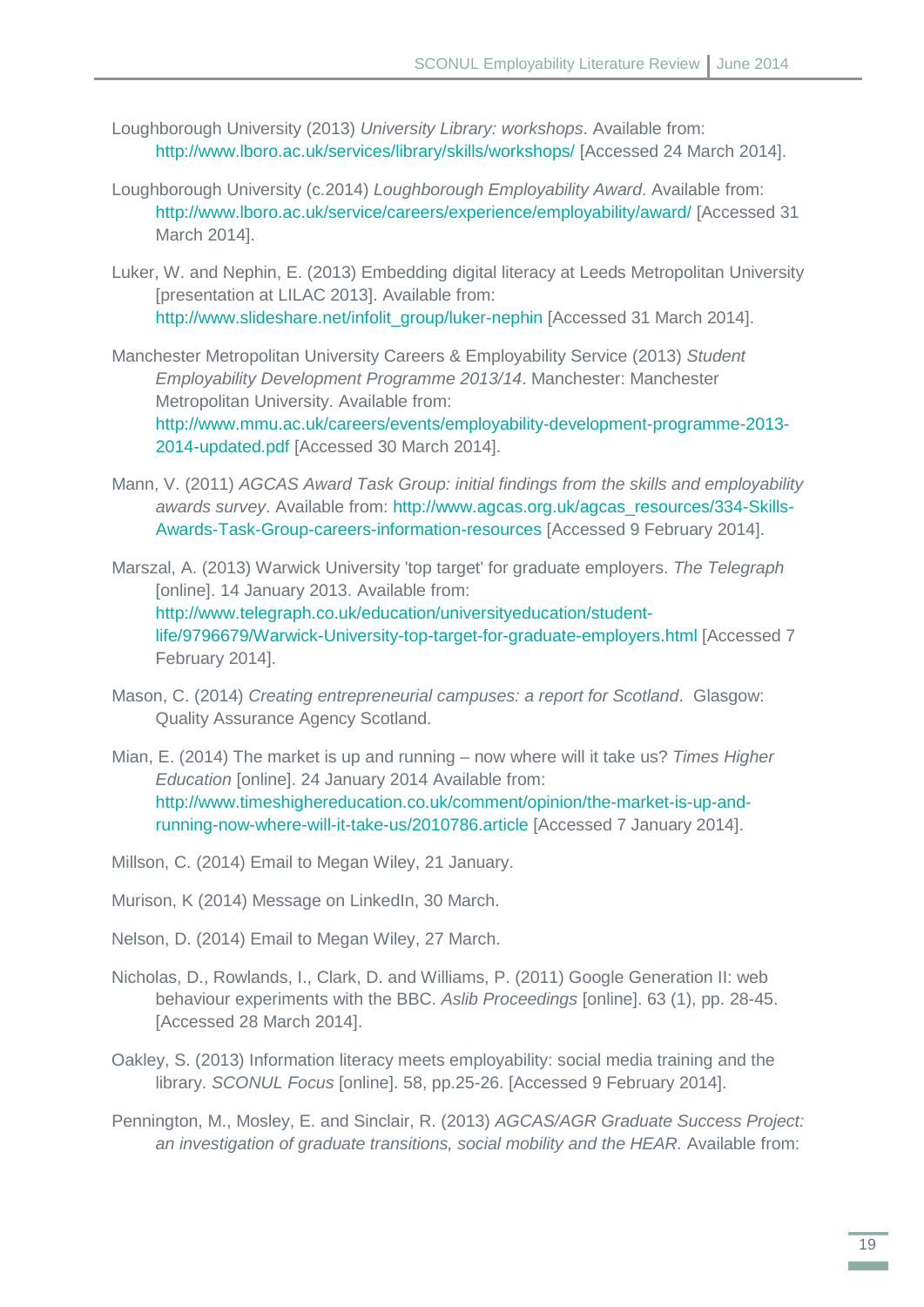<http://www.agcas.org.uk/assets/1519-Graduate-Success-Project-downloads> [Accessed 26 January 2014].

- Perkins, J., Christie, K. and Snelling, B. (2010) Work-related learning and co-curricular activities. *Learning and Teaching in Higher Education* [online]. 4 (1), pp.115-118. [Accessed 29 March 2014].
- Riley, T. (2014) *Beyond the employer website* [Prezi for event at Careers Service, University of Bristol]. Available from:<http://prezi.com/rksksnawtiut/beyond-the-employer-website/> [Accessed 31 March 2014].
- Secker, J., and Coonan, E. (2011) *A new curriculum for information literacy*. Available from: [http://ccfil.pbworks.com/f/ANCIL\\_final.pdf](http://ccfil.pbworks.com/f/ANCIL_final.pdf) [Accessed 26 January 2014].
- Secker, J. (2012) *Librarians as teachers integrated with the curriculum*. Available from: <http://www.slideshare.net/seckerj/librarians-as-teachers-integrated-with-the-curriculum> [Accessed 9 February 2014].
- SCONUL (2011) *The SCONUL Seven Pillars of Information Literacy*. Available from: [http://www.sconul.ac.uk/tags/information-literacy](http://www.sconul.ac.uk/tags/information-literacyl) [Accessed 9 February 2014].
- SHL and TARGETjobs (2011) *Talent potential in graduates*. Available from: [http://www.shl.com/assets/resources/White-Paper-SHL-Target-Jobs-Talent-Potential](http://www.shl.com/assets/resources/White-Paper-SHL-Target-Jobs-Talent-Potential-in-Graduates.pdf)[in-Graduates.pdf](http://www.shl.com/assets/resources/White-Paper-SHL-Target-Jobs-Talent-Potential-in-Graduates.pdf) [Accessed 31 March 2014]
- Sokoloff, J. (2011) Information literacy in the workplace: employer expectations. *Journal of Business & Finance Librarianship* [online]. 17(1), pp. 1-17. [Accessed 31 March 2014]
- Snowden, C. (2013) *President's address to 2013 Members' Annual Conference: the enduring value of universities*. Available from: [http://www.universitiesuk.ac.uk/highereducation/Pages/PresidentsAddress2013Annual](http://www.universitiesuk.ac.uk/highereducation/Pages/PresidentsAddress2013AnnualConference.aspx) [Conference.aspx](http://www.universitiesuk.ac.uk/highereducation/Pages/PresidentsAddress2013AnnualConference.aspx) [Accessed 7 February 2014].
- Speight, S. (2014) Email to Megan Wiley, 31 March.
- Stockton, S. (2012) *Skills awards: how can universities continue to add value to the employer* [presentation at AGCAS event 'The Future of Skills Awards: Measuring Impact and Adding Value']. University of Leicester. 12 January.
- Thompson, L., Clark, G., Walker, M. and Whyatt, D. (2013) 'It's just like an extra string to your bow': exploring higher education students' perceptions and experiences of extracurricular activity and employability. *Active Learning in Higher Education* [online]. 14 (2), pp. 135-147. [Accessed 31 March 2014].
- Towlson, K. and Rush, N. (2013) Carving the information literacy niche within graduate employability. *New Review of Academic Librarianship* [online]. 19(3), pp. 300-315. [Accessed 31 March 2014].
- Tyrer, G., Ives, J. and Corke, C. (2013) Employability skills, the student path, and the role of the academic library and partners. *New Review of Academic Librarianship* [online]. 19(2), pp. 178-189. [Accessed 31 March 2014].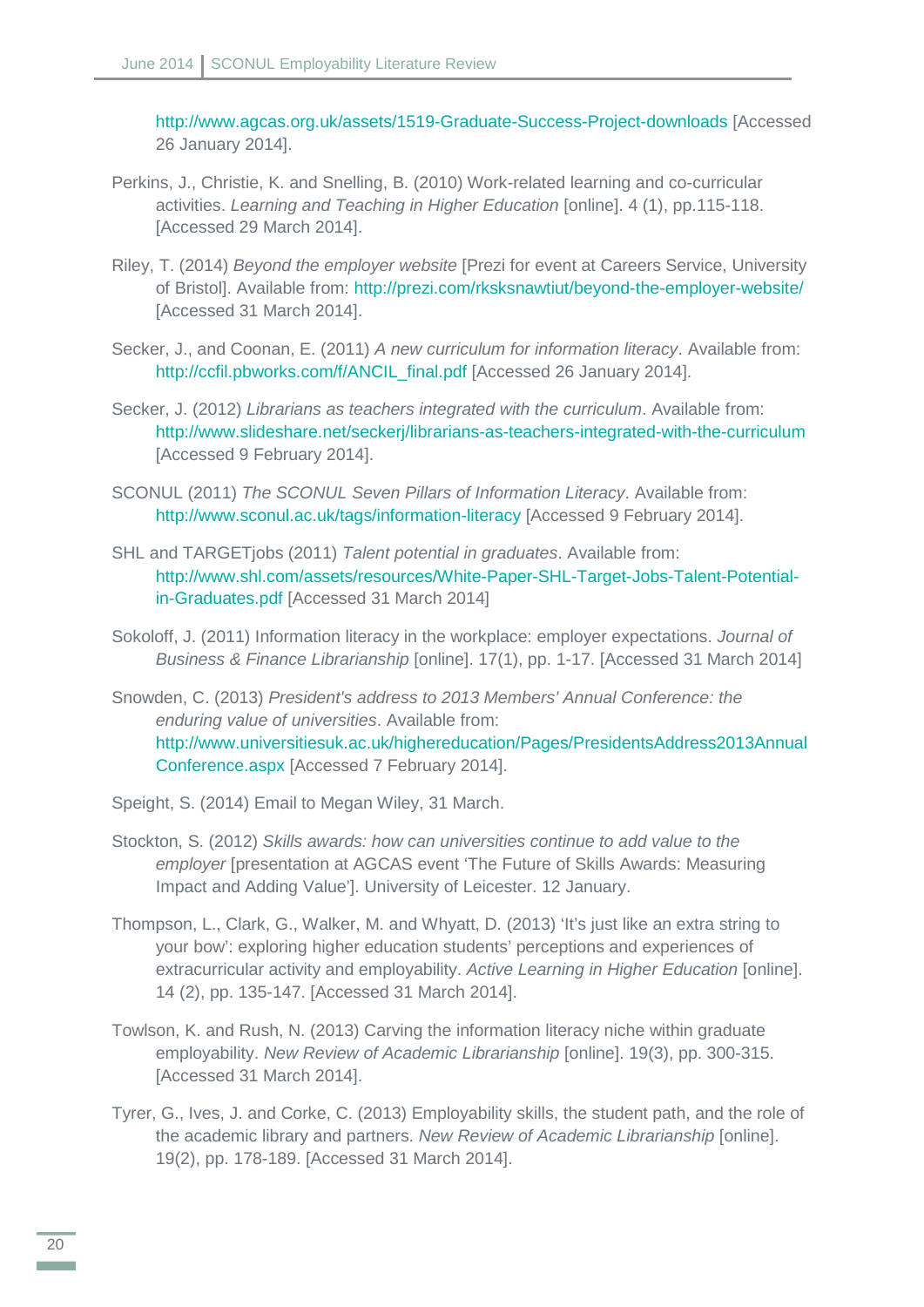- Unistats (2014) *Find out more*. Available from: [http://unistats.direct.gov.uk/find-out](http://unistats.direct.gov.uk/find-out-more/about-unistats)[more/about-unistats](http://unistats.direct.gov.uk/find-out-more/about-unistats) [Accessed 7 February 2014].
- University of Bath Students' Union (2013) *The Bath Award - guidance for students 2013/14.*  Bath: University of Bath. Available from:

[http://www.bathstudent.com/pageassets/bathaward/guidance/The-Bath-Award-](http://www.bathstudent.com/pageassets/bathaward/guidance/The-Bath-Award-GUIDANCE-FOR-STUDENTS-2013-14%283%29.pdf)[GUIDANCE-FOR-STUDENTS-2013-14%283%29.pdf](http://www.bathstudent.com/pageassets/bathaward/guidance/The-Bath-Award-GUIDANCE-FOR-STUDENTS-2013-14%283%29.pdf) [Accessed 30 March 2014]

- University of Durham (c.2013) *Durham Award Handbook* [online]. Durham: Careers Employability & Enterprise Centre. Available from: [https://www.dur.ac.uk/resources/careers/skills/39066\\_DurhamAwardCROP.pdf](https://www.dur.ac.uk/resources/careers/skills/39066_DurhamAwardCROP.pdf) [Accessed 30 March 2014].
- University of Durham (2014) *University Library Training Resources 2013-14* [online]. Durham: University of Durham. Available from: <https://www.dur.ac.uk/library/research/training/> [Accessed 30 July 2014]
- University of Greenwich (2013) *Digital Literacies in Transition – A Model for Transforming Graduate Attributes* [online]. Greenwich: University of Greenwich. Available from: [http://www.jisc.ac.uk/whatwedo/programmes/elearning/developingdigitalliteracies/DLin](http://www.jisc.ac.uk/whatwedo/programmes/elearning/developingdigitalliteracies/DLinTransition.aspx) [Transition.aspx](http://www.jisc.ac.uk/whatwedo/programmes/elearning/developingdigitalliteracies/DLinTransition.aspx) [Accessed 1 June 2014]
- University of Leeds (2014) *How to develop your skills* Available from: [http://careerweb.leeds.ac.uk/info/4/make\\_yourself\\_employable/179/how\\_to\\_develop\\_y](http://careerweb.leeds.ac.uk/info/4/make_yourself_employable/179/how_to_develop_your_skills) [our\\_skills](http://careerweb.leeds.ac.uk/info/4/make_yourself_employable/179/how_to_develop_your_skills) [Accessed 31 March 2014]
- University of Sheffield (2014) *The Sheffield Graduate Award: academic staff*. Available from: http://www.sheffield.ac.uk/thesheffieldgraduateaward/staff [Accessed 31 March 2014].
- University of Sheffield Careers Service (2014) *Develop skills*. Available from: <http://www.shef.ac.uk/careers/students/advice> [Accessed 31 March 2014].
- University of Sheffield University Library (2014) *Employability: information literacy in the workplace*. Available from:<http://www.sheffield.ac.uk/library/infolit/employ> [Accessed 31 March 2014].
- University of Westminster (2013) Get the Digital Edge report. *JISC employability* [blog]. 22 April. Available from: [http://blog.westminster.ac.uk/jisc-employability/2013/04/22/get](http://blog.westminster.ac.uk/jisc-employability/2013/04/22/get-the-digital-edge-report/)[the-digital-edge-report/](http://blog.westminster.ac.uk/jisc-employability/2013/04/22/get-the-digital-edge-report/) [Accessed 31 March 2014].

Universities UK (2010) *Changes in student choices and graduate employment* [online]. Available from: [http://www.universitiesuk.ac.uk/highereducation/Documents/2010/ChangesInStudentC](http://www.universitiesuk.ac.uk/highereducation/Documents/2010/ChangesInStudentChoices.pdf) [hoices.pdf](http://www.universitiesuk.ac.uk/highereducation/Documents/2010/ChangesInStudentChoices.pdf) [Accessed 7 February 2014].

UWE (2014) *Higher Education Achievement Report (HEAR)*. Available from: <http://www1.uwe.ac.uk/students/careersandemployability/hear.aspx> [Accessed 9 February 2014].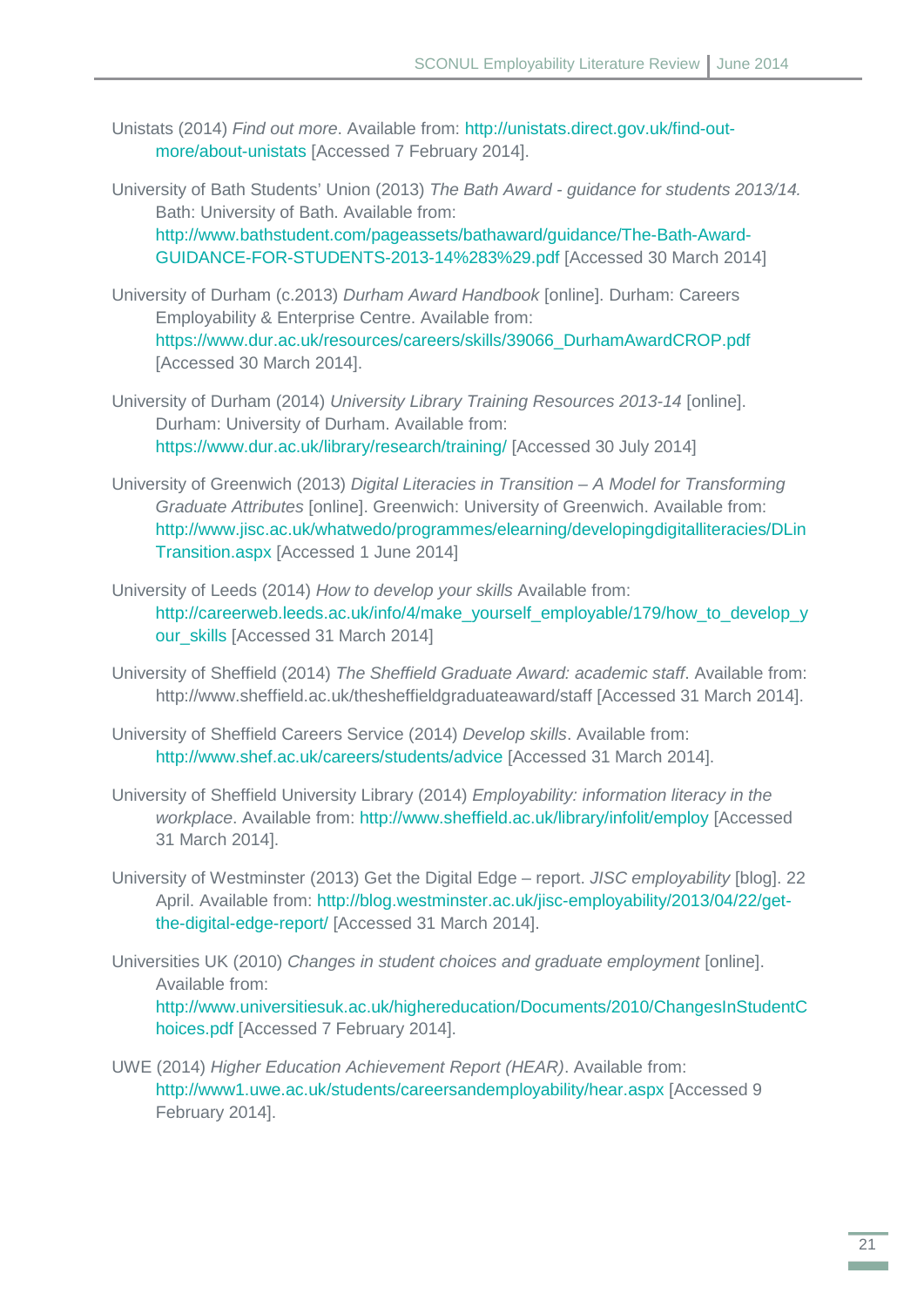- UWE (c.2014) UWE Bristol Futures Award activities list. Available from: <https://infohub.uwe.ac.uk/docs/444/UWE-Bristol-Futures-Award-Activities-List.pdf> [Accessed 31 March 2014].
- Weaver, M. (2013) Student Journey Work: A Review of Academic Library Contributions to Student Transition and Success. *New Review of Academic Librarianship* [online]. 19(2), pp. 101-124. [Accessed 31 March 2014].
- Whitmell, C. (2012) How to research a company: top tips on gathering information about employers. *Career choices hub* [blog]. 30 January. Available from: <http://careers.theguardian.com/careers-blog/research-employers> [Accessed 31 March 2014].
- Wiley, M. (2011) For your eyes only? Why careers information teams need to demonstrate professionalism. *Impact: journal of the Career Development Group* [online]. October 2011. Available from: [http://careerdevelopmentgroup.org.uk/2011/10/for-your-eyes](http://careerdevelopmentgroup.org.uk/2011/10/for-your-eyes-only-why-careers-information-teams-need-to-demonstrate-professionalism/)[only-why-careers-information-teams-need-to-demonstrate-professionalism/](http://careerdevelopmentgroup.org.uk/2011/10/for-your-eyes-only-why-careers-information-teams-need-to-demonstrate-professionalism/) [Accessed 26 January 2014].
- Wiley, M. (2012) *Present #1.* Formal shade of grey [blog]. Available from: <http://formalshadeofgrey.wordpress.com/2012/09/27/presenting/> [Accessed 31 March 2014].
- Wilson, T. (2012) A review of business-university collaboration. Available from: [https://www.gov.uk/government/uploads/system/uploads/attachment\\_data/file/32383/1](https://www.gov.uk/government/uploads/system/uploads/attachment_data/file/32383/12-610-wilson-review-business-university-collaboration.pdf) [2-610-wilson-review-business-university-collaboration.pdf](https://www.gov.uk/government/uploads/system/uploads/attachment_data/file/32383/12-610-wilson-review-business-university-collaboration.pdf) [Accessed 31 March 2014]
- Wingate, U. (2006) Doing away with 'study skills'. *Teaching in Higher Education* [online]. 11(4), pp. 457-469. [Accessed 31 March 2014]
- Woods, E. and Murphy, E. (2013) Get the Digital Edge: a digital literacy and employability skills day for students. *Journal of Information Literacy* [online]. 7(2), pp. 156-157. [Accessed 31 March 2014].
- Wyness, G. (2013) Higher education in 2013: the year of marketisation but to what extent? *The Guardian Higher Education Network* [blog]. 23 December. Available from[:http://www.theguardian.com/higher-education-network/blog/2013/dec/23/higher](http://www.theguardian.com/higher-education-network/blog/2013/dec/23/higher-education-policy-2013-marketisation)[education-policy-2013-marketisation](http://www.theguardian.com/higher-education-network/blog/2013/dec/23/higher-education-policy-2013-marketisation) [Accessed 31 March 2014].

Zientek, I. (2014) Email to Megan Wiley, 21 January.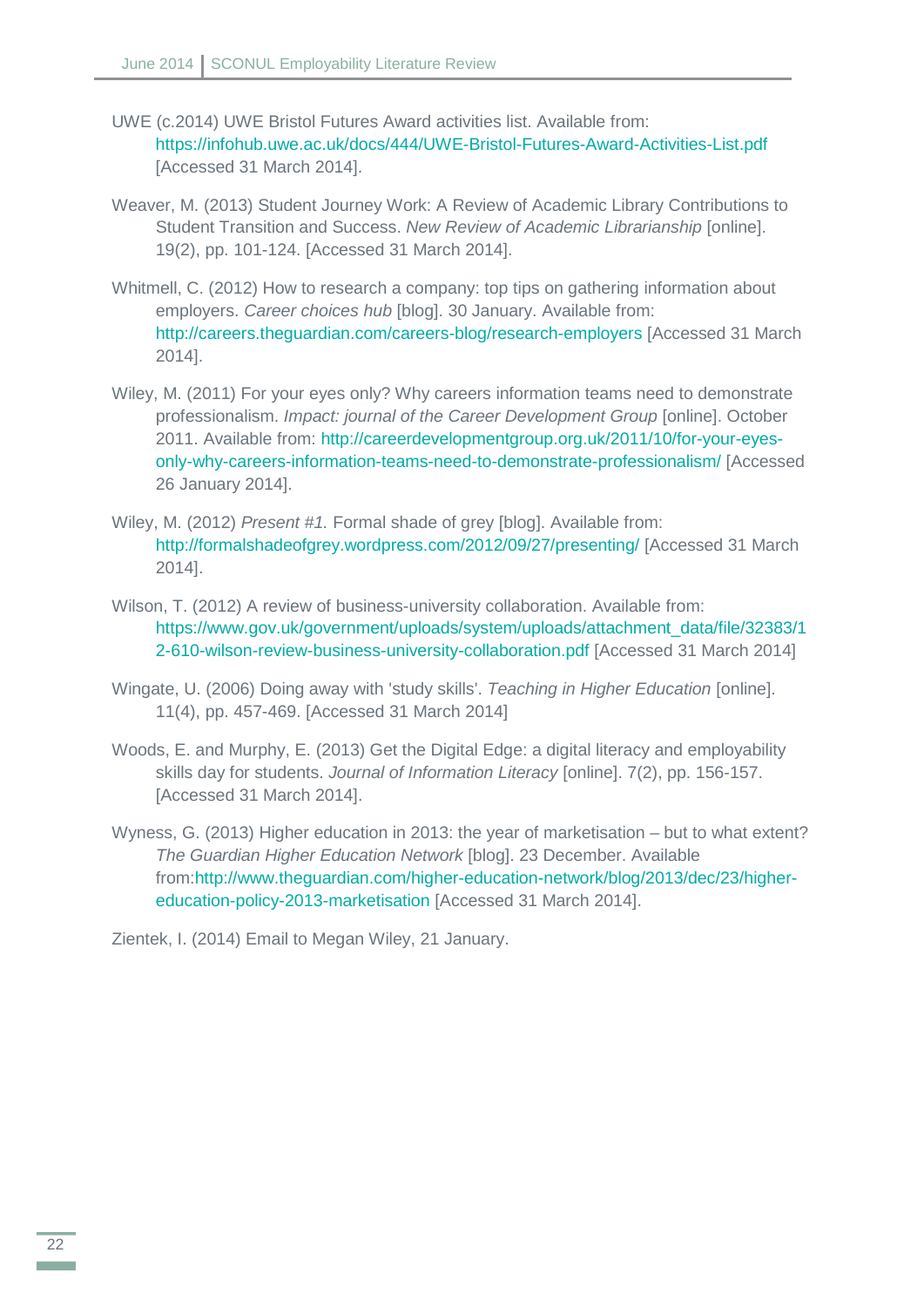### <span id="page-24-0"></span>11. Appendix 1: skills awards

This is not an exhaustive list but includes institutions mentioned by Towlson and Rush (2013) and Stockton (2012). All web addresses are current at time of publication.

#### **University of Aberdeen**

*Award*: STAR (Students Taking Active Roles) Award *Website*: [abdn.ac.uk/careers/co-curriculum/staraward](http://www.abdn.ac.uk/careers/co-curriculum/staraward/)

**University of Bath** *Award*: Bath Award *Website*: [bathstudent.com/bathaward](http://www.bathstudent.com/bathaward/) Contact: su-training@bath.ac.uk

**University of Birmingham** *Award*: Personal Skills Award (PSA) *Website*: [intranet.birmingham.ac.uk/as/employability/psa/index.aspx](https://intranet.birmingham.ac.uk/as/employability/psa/index.aspx) *Contact*: Sarah Jeffries-Watts, PSA Programme Manager [s.jeffries-watts@bham.ac.uk]

**University of Bristol** *Award*: PLuS Award *Website*: [bristol.ac.uk/careers/plusaward](http://www.bristol.ac.uk/careers/plusaward) *Contact*: Jenny Smith, Bristol PLuS Award Coordinator [Jennifer.Smith@bristol.ac.uk]

**Durham University** *Award*: Durham Award *Website*: [www.dur.ac.uk/careers/daward](https://www.dur.ac.uk/careers/daward/) *Contact*: Hannah Speight, Employability Development Manager, h.e.speight@durham.ac.uk. (Maternity leave cover is: laura*.*forsyth*@*[durham](mailto:laura.forsyth@durham.ac.uk)*.*ac.uk)

#### **University of Exeter**

*Award*: Exeter Award *Website*: [exeter.ac.uk/exeteraward](http://www.exeter.ac.uk/exeteraward/index.html) *Contact*: Jon Boyes, Curriculum and Work-Related Learning Officer [jb380@ex.ac.uk]

**University of Leicester** *Award*: Leicester Award *Website*:<http://www2.le.ac.uk/offices/careers-new/exp/la> Contact: Elizabeth Cornish, Award Project Officer [elc38@le.ac.uk]

**Loughborough University** *Award*: Loughborough Employability Award *Website*: [lboro.ac.uk/service/careers/experience/employability/award](http://www.lboro.ac.uk/service/careers/experience/employability/award/) Contact: Yvonne Hamblin, Employability Development Manager [y.c.hamblin@lboro.ac.uk]

**Manchester Metropolitan University** *Award*: MMU Futures Award *Website*: [mmu.ac.uk/students/futures/award.php](http://www.mmu.ac.uk/students/futures/award.php) *Contact*: David Nelson, Careers & Employability Adviser [d.f.nelson@mmu.ac.uk]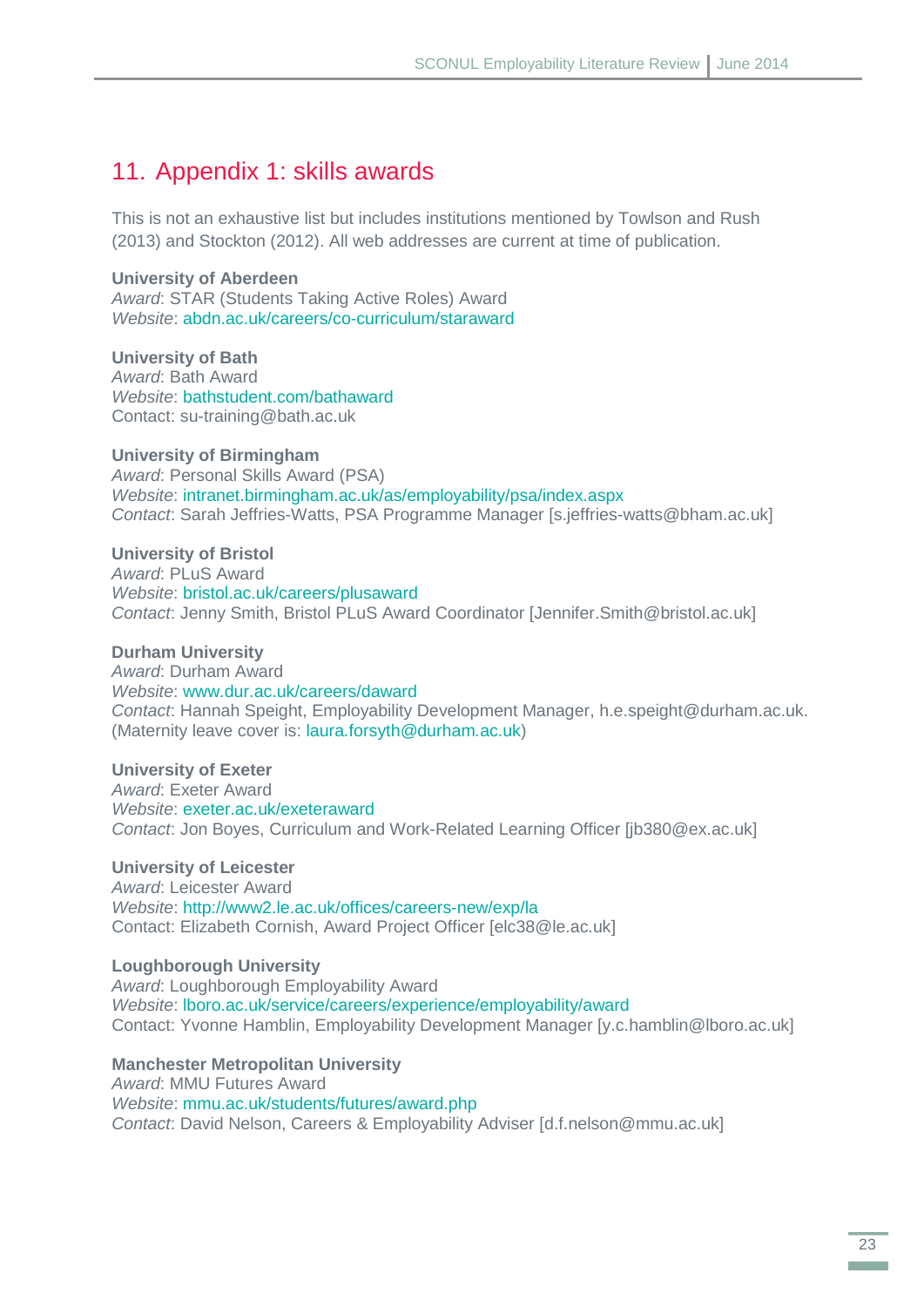#### **University of Nottingham**

*Award*: Nottingham Advantage Award

*Website*: [nottingham.ac.uk/careers/students/advantageaward](http://www.nottingham.ac.uk/careers/students/advantageaward/index.aspx) *Contact*: Vicky Mann, Nottingham Advantage Award Manager [vicky.mann@nottingham.ac.uk]

#### **University of Sheffield**

*Award*: Sheffield Graduate Award *Website*: [sheffield.ac.uk/thesheffieldgraduateaward](http://www.sheffield.ac.uk/thesheffieldgraduateaward)

**University of Southampton** *Award*: Graduate Passport *Website*: [southampton.ac.uk/careers/students/achievements/graduatepassport.html](http://www.southampton.ac.uk/careers/students/achievements/graduatepassport.html)

#### **University of St Andrews**

*Award*: St Andrews Award *Website*: [st-andrews.ac.uk/award](https://www.st-andrews.ac.uk/award/)

#### **University of Warwick**

*Award*: Warwick Advantage and Global Advantage awards *Website*: [warwick.ac.uk/services/scs/skills/awards/advantage](http://www2.warwick.ac.uk/services/scs/skills/awards/advantage/)

**University of York**  *Award*: York Award *Website*: [york.ac.uk/students/work-volunteering-careers/skills/york-award](https://www.york.ac.uk/students/work-volunteering-careers/skills/york-award/)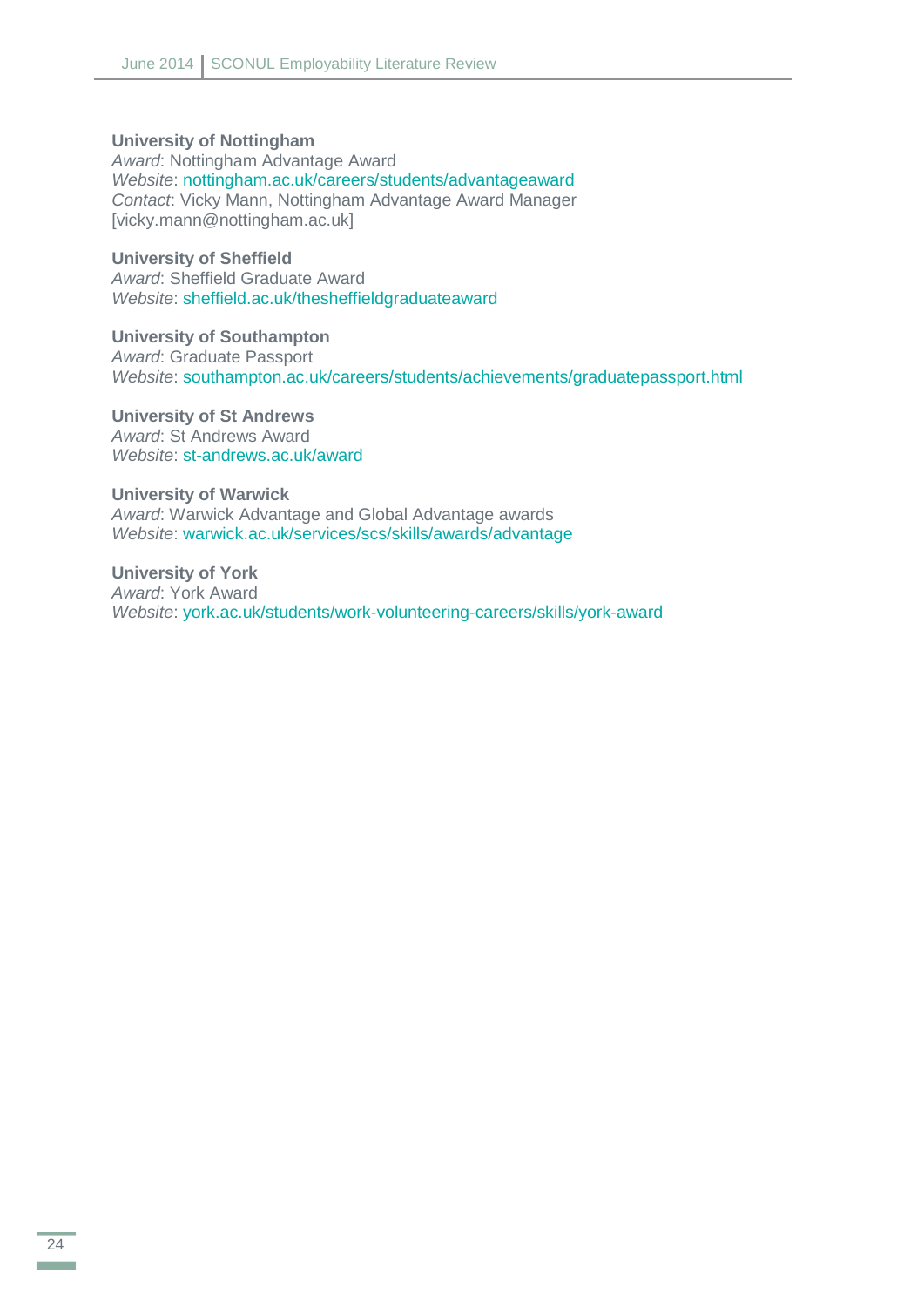# <span id="page-26-0"></span>12. Appendix 2: abbreviations

| <b>AGCAS</b> | <b>Association of Graduate Careers Advisory Services</b> |  |
|--------------|----------------------------------------------------------|--|
| <b>AGR</b>   | <b>Association of Graduate Recruiters</b>                |  |
| <b>ANCIL</b> | A new curriculum for information literacy                |  |
| <b>BIS</b>   | Department of Business, Innovation and Skills            |  |
| <b>CBI</b>   | Confederation of British Industry                        |  |
| HE           | <b>Higher Education</b>                                  |  |
| <b>HEA</b>   | <b>Higher Education Academy</b>                          |  |
| <b>HEAR</b>  | <b>Higher Education Achievement Record</b>               |  |
| <b>HESA</b>  | <b>Higher Education Statistics Agency</b>                |  |
| IL           | <b>Information Literacy</b>                              |  |
| <b>LILAC</b> | Librarians' Information Literacy Annual Conference       |  |
| <b>LLiDA</b> | Learning Literacies in a Digital Age                     |  |
| <b>NUS</b>   | <b>National Union of Students</b>                        |  |
| <b>PwC</b>   | PricewaterhouseCoopers                                   |  |
| <b>SME</b>   | Small and medium enterprises                             |  |
| <b>STEM</b>  | Science, Technology, Engineering and Maths               |  |
| <b>UWE</b>   | University of the West of England                        |  |